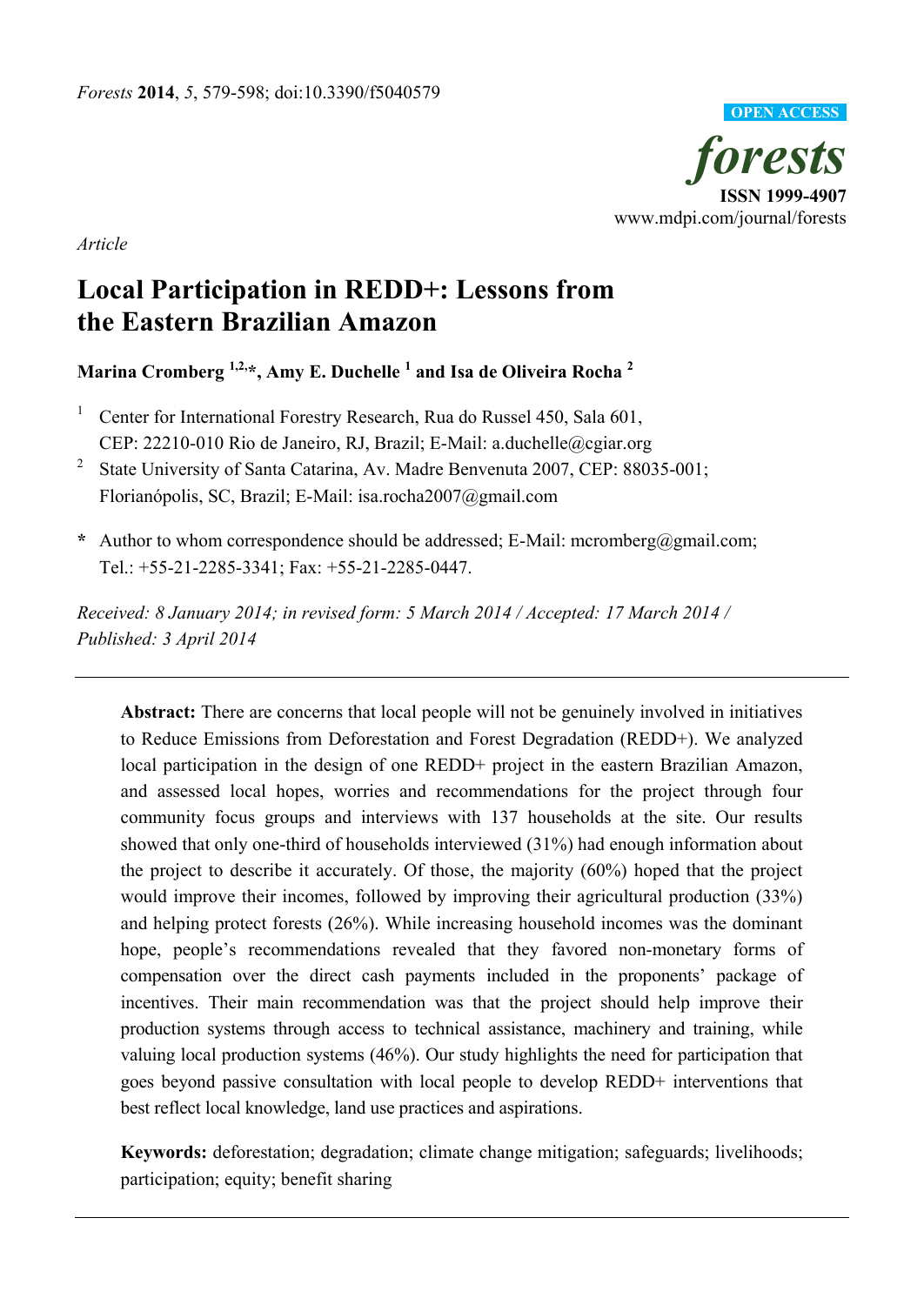## **1. Introduction**

Initiatives to Reduce Emissions from Deforestation and Forest Degradation and enhance forest carbon stocks (REDD+) have been proposed as an effective way to mitigate global climate change through interventions in developing countries. It is estimated that REDD+ could eventually impact 1–1.6 billon people who directly depend on forests for their survival [1]. Although the main focus of REDD+ is to reduce carbon emissions from conversion of forests, REDD+ is also promoted as a way to strengthen livelihoods of local communities and support other social and environmental co-benefits through new income flows from the commodification of forest carbon. Despite its promise, there are concerns that REDD+ will not respect local land rights and livelihoods [2,3] and that benefits will not get to local communities [4]. Even promoters of REDD+ recognize its clear risks, such as depriving communities of local development objectives and eroding cultural conservation values, and they stress the importance of taking into account local complexity when designing interventions to minimize such risks [5]. Yet, practical concerns remain, including how local complexity will be taken into account in the design and implementation of REDD+ initiatives, and if REDD+ interventions will reflect the aspirations and needs of local people.

To address these concerns, the common sense recommendation is to involve local people in REDD+ decision-making and implementation. The need for local people's participation in REDD+ is made explicit in the UNFCCC Cancun Safeguards and in various other REDD+ safeguard standards [6,7], including the "REDD+ Social and Environmental Standards" [8], the UN-REDD Social and Environmental Principles and Criteria [9], and the Brazilian "Social and Environmental Principles and Criteria for REDD+" [10]. The safeguard principle of access to information links to the very basic right of free, prior and informed consent (FPIC) regarding interventions to indigenous lands and natural resources, which is acknowledged in international law. Although safeguards are a very important starting point toward equitable and fair outcomes, it remains to be seen if they can truly influence REDD+ design and implementation.

It is highly challenging to realize full and effective participation, and there is much evidence that past conservation initiatives have failed to engage local people in a genuine way [11,12]. For instance, command and control initiatives, such as the implementation of strict protected areas, have often alienated people who have lived in and/or relied on these areas for their livelihoods prior to protected area establishment [13]. Additionally, despite the win-win focus of Integrated Conservation and Development Projects (ICDPs), in practice they often failed to enhance local livelihoods and meaningfully involve local people in decision making [14]. In many cases, the conservation organizations that designed and implemented ICDPs did not understand the local context and therefore did not aim to strengthen local organizations or support clarification of local land tenure rights [15]. Finally, while there have been fewer examinations of local participation in more recent Payment for Environmental Services (PES) programs (e.g., [16,17]), deficiencies are not uncommon. For instance, Corbera *et al.* [16] analyzed four PES projects in different countries (Guatemala, Nicaragua, Mexico and Belize), and in all cases found a lack of local participation in the projects' design and implementation. Despite these shortcomings, many subnational REDD+ initiatives have evolved to look like a hybrid of past ICDPs and more recent PES interventions [18], and there are thus clear risks that local people will not have a say in how such initiatives progress.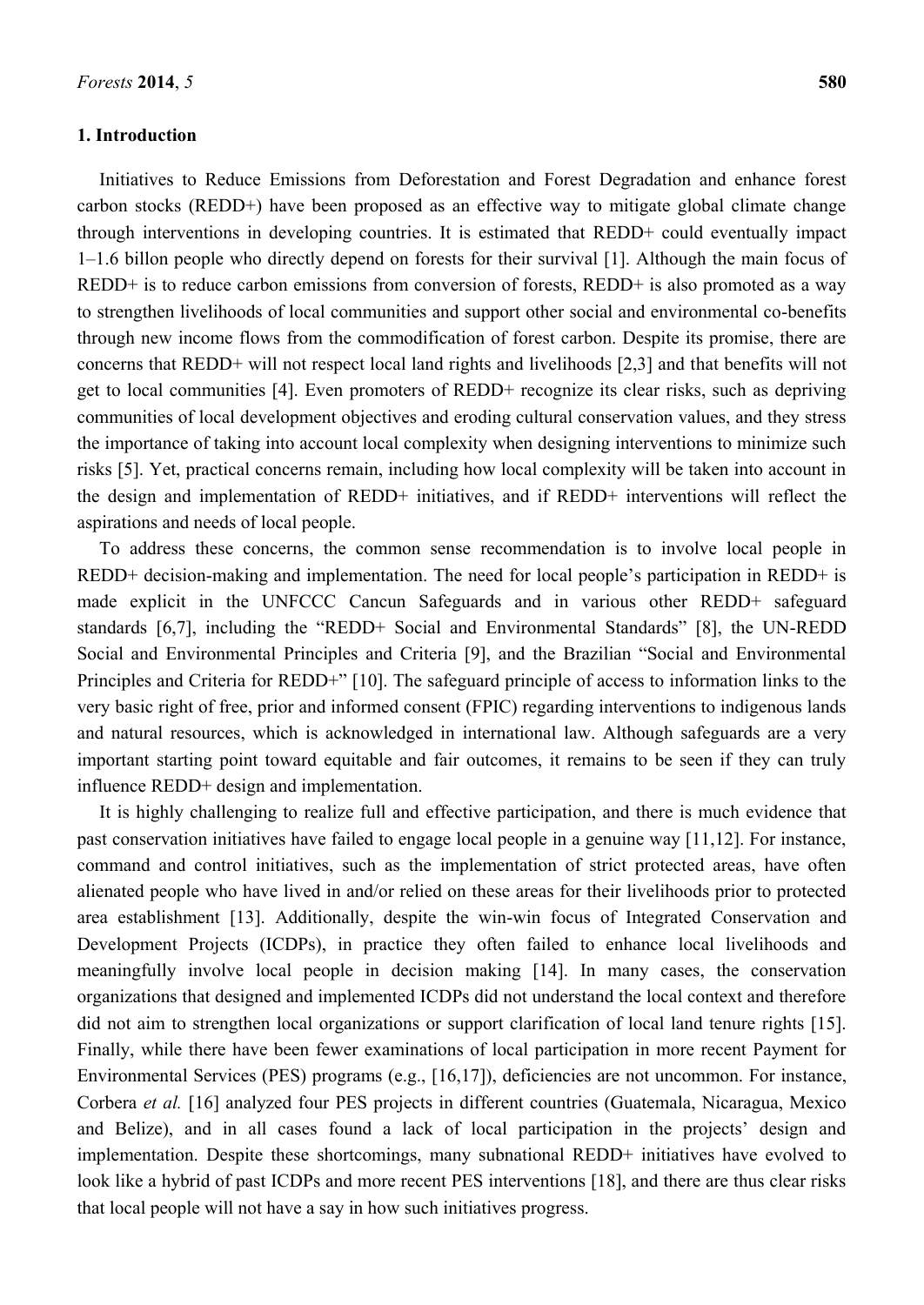As concluded by Ribot and Larson [19], recent discourses on participation and democracy in forest policies and programs seldom reflect local forest users' needs and aspirations. Such disconnect happens because participation can mean very different levels of engagement, including the most basic passive participation that only involves informative or consultative approaches [11]. In many cases, organizations present their already formed ideas to local stakeholders and call it "a participatory process," even though there may be very limited opportunities for dialogue and even clear disparities in access to information and power that result in coercive consensus (see [20]). Therefore, there is need for more research that examines the social aspects of REDD+ on the ground. While many REDD+ initiatives focus on areas managed by local communities or smallholders, there has been relatively little field-based examination of local perspectives and/or participation in REDD+ (some exceptions are: [21–24]).

As part of the Global Comparative Study on REDD+ (GCS-REDD+) of the Center for International Forestry Research (CIFOR) [25], we examined local peoples' involvement in one pilot REDD+ project in the Transamazon region of the eastern Brazilian Amazon. Our first objective was to analyze the participation of local people in project design. Our second objective was to understand how local community members perceived the package of incentives to reduce deforestation initially adopted by the project proponent (the Amazon Environmental Research Institute; IPAM), through analysis of local hopes, worries and recommendations. The research draws on both quantitative and qualitative information gathered from household interviews and meetings with community members in the project area.

#### **2. Study Site**

The study communities are located on adjacent roads along the Transamazon Highway (BR-230) in the rural areas of the municipalities of Anapu, Senador José Porfírio and Pacajá in the State of Pará—Brazil (Figure 1). Until the 1970s, the region was occupied primarily by indigenous and mixed descendants of Amerindians, Portuguese and Afro-Brazilians (known as *caboclos*) [26], who generally engage in subsistence economies that are based on fishing, hunting, extractivism, swidden agriculture and agroforestry [27]. However, from 1970 to 1974, the Brazilian federal government launched the National Integration Plan, which led to the massive construction of roads and the settlement of small colonist farmers [28]. The military government justified the plan by the need to integrate the Amazon with more developed, southern Brazil and to relocate landless people from overpopulated areas to the Amazon, which was viewed as an empty space [29,30]. The main project promoted by the integration plan was the construction of the Transamazon Highway and colonization along its margins. While the initial idea was to create 8,000 km of paved road to connect the Brazilian north and northeast region with Peru and Ecuador, the highway is currently a 4,965 km stretch of mostly unpaved road between the Brazilian states of Paraíba and Amazonas [31].

The Brazilian government promoted the Amazon as the land of opportunity, and families from all over Brazil, especially from the northeast, migrated to this new frontier area. To regularize the land occupation of these new settlers, the federal government created the Agency for Colonization and Agrarian Reform (INCRA). The government expected that while the new farmers would first produce food crops for subsistence, they would eventually produce a surplus for export to southern Brazil. They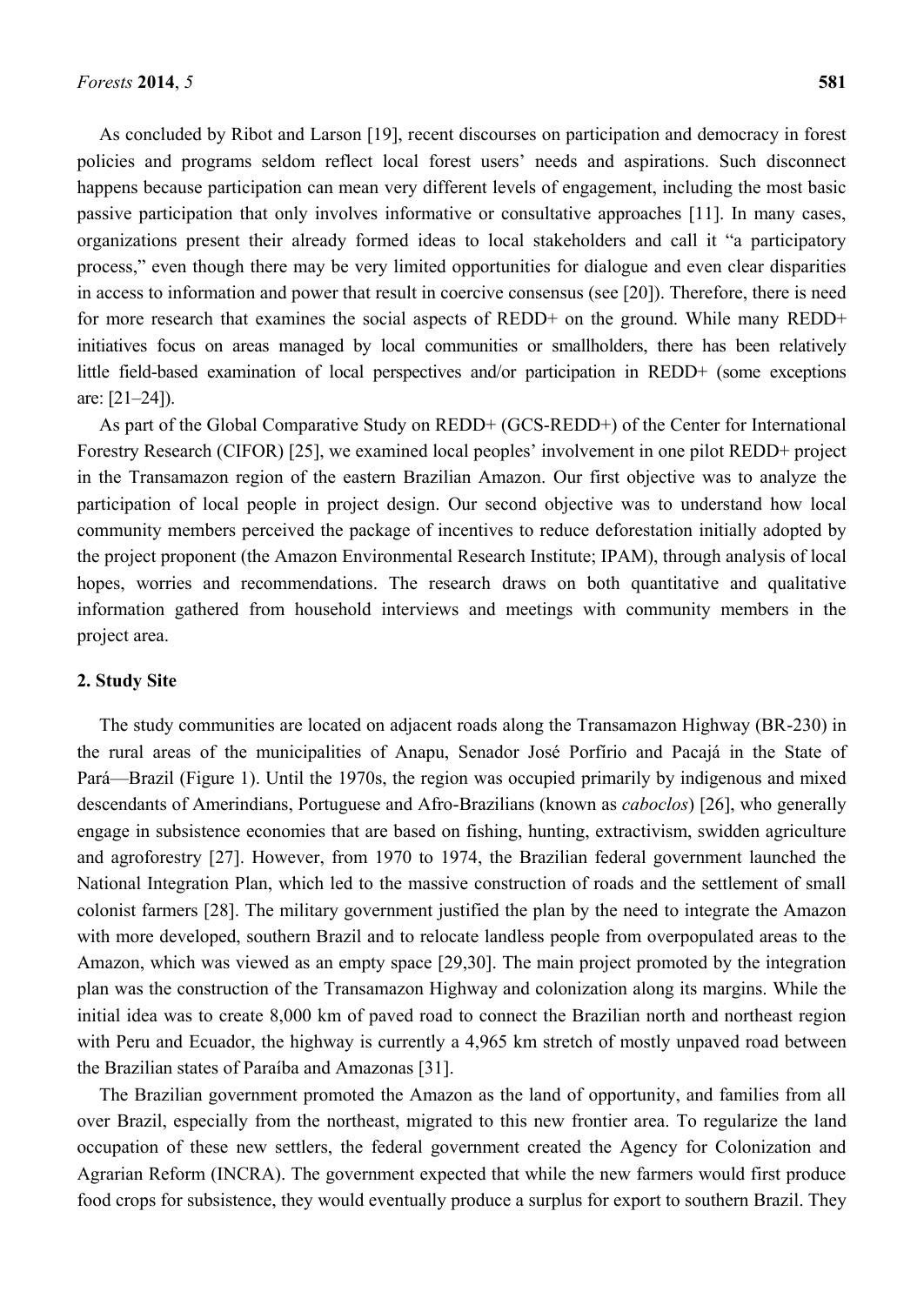offered farmers incentives to settle in the region, including land, a six-month salary and access to credit [26]. The Transamazon highway opened in only three years (1971–1973), but by 1975, the state reneged on its promised investments in the small settlements in favor of large-scale cattle ranching, forestry and mining [28]. The government interrupted the colonization of small farmers and abandoned settlers in a precarious situation with lack of public health services, education and transportation.



**Figure 1.** Map showing the communities sampled. Map credit: Uji Astrono Pribadi.

During the 1980s, the Catholic Church played an important role in helping settlers organize themselves to demand government support, improve their agricultural practices and build more viable production systems. The leaders of this movement later formed the non-governmental organization (NGO), the *Fundação Viver*, *Produzir e Preservar* (FVPP) [32]. In the 1990s, FVPP implemented training programs for farmers' children and secured international donations, such as funds from the World Bank Pilot Program to Conserve the Brazilian Amazon. FVPP was also involved in the construction of *Proambiente*, one of the first PES-like pilot initiatives in Brazil.

*Proambiente* was a federal pilot program designed to conciliate smallholder production with natural resource conservation through land use planning, technical assistance and PES. *Proambiente's* implementation in the Transamazon was led by FVPP with IPAM as a key partner in select activities. In the Transamazon, 350 families participated in *Proambiente* from 2003 to 2006, with participating households receiving payments over a six-month period. Families were selected to participate based on two main criteria: membership in a representative organization (mainly the rural workers union) and, interest in adopting agroecological practices [33]. *Proambiente* ended prematurely, however, due to the absence of national regulations for PES, insufficient funding, low implementation capacity, little collaboration between different sectors, and incompatibility of the program with regional development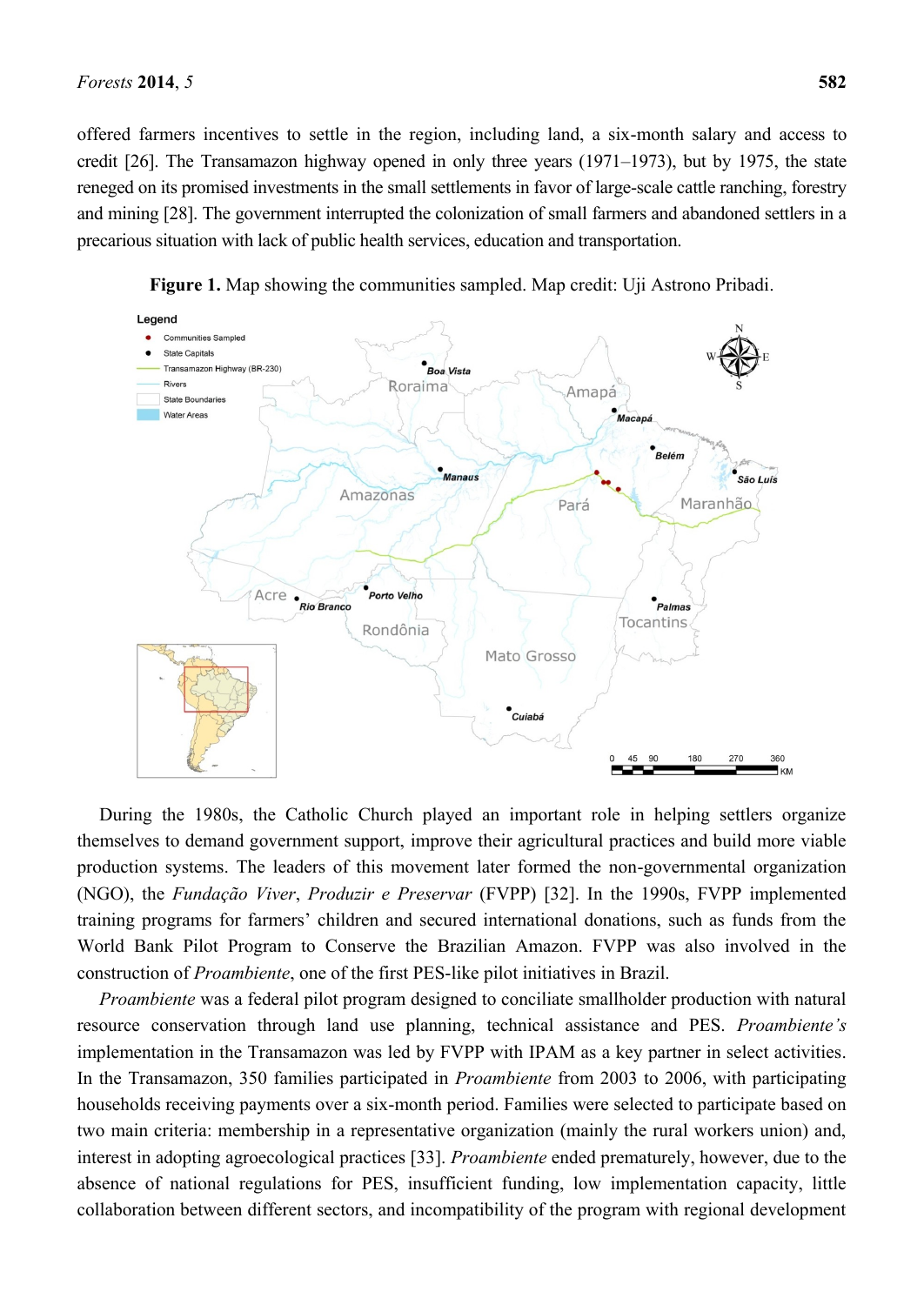policies [34]. To provide continuity to this initiative, FVPP and IPAM proposed a REDD+ pilot project called "Avoided Deforestation on Small Rural Properties in the Transamazon region," which targeted the same 350 families that participated in *Proambiente*.

The goals of the REDD+ project were to provide a package of incentives for small farmers to conserve standing forests by increasing agricultural productivity in already deforested areas and reducing deforestation for shifting agriculture and extensive cattle ranching. This incentive structure was part of a plan that involved three main strategies: (i) payments for avoided deforestation; (ii) investments for a transition to more sustainable production activities; and (iii) deforestation monitoring [35]. The first strategy consisted of direct cash payments for families commensurate with the opportunity costs of avoided deforestation, which proponents calculated as 103.70 USD per ha/year [36]. This payment value corresponded to the estimate that on average households deforest 2.39 ha/year and therefore would receive 248 USD in the first year (average 20 USD per month). This value would increase annually in relation to the amount of avoided deforestation [35]. The second strategy involved incentives to improve agricultural practices and intensify production (e.g., through capacity building, technical assistance and provision of inputs), strengthen local organizations and improve infrastructure. The third strategy combined deforestation monitoring via remote sensing with on-the-ground monitoring by community members [35]. Similar to other subnational REDD+ initiatives in the Brazilian Amazon, this package of interventions represents a mix of regulatory and incentive-based mechanisms [37], and includes both ICDP and PES elements [18].

In 2010, the Brazilian National Development Bank (BNDES) pre-approved the project for Amazon Fund support on the condition that it be expanded to include a larger number of families. Therefore, the project proponents added three more land reform settlement areas where they plan to promote alternative livelihoods, while maintaining the original three-tiered project structure for the 350 *Proambiente* families in the Transamazon region. The final project was approved in 2012 and renamed "Sustainable Settlements in the Amazon: the challenge of the transition from frontier family production to a low carbon economy."

## **3. Research Methods**

CIFOR's GCS-REDD+ is a multi-year research project (2009-2015) that aims to evaluate the effectiveness, efficiency, equity and co-benefits of REDD+ design and implementation. Part of this study consists of empirical research on 23 subnational REDD+ initiatives in Brazil, Peru, Indonesia, Vietnam, Cameroon and Tanzania through a counterfactual BACI (before-after/control-intervention) approach. This approach compares communities that are the target of REDD+ interventions with communities that are not, before and after implementation. In this paper, we present results from the before phase in four intervention communities of IPAM'S REDD+ project in the Transamazon highway region. We conducted initial baseline research on the project from June to August 2010. We first interviewed the proponent to understand project design and implementation strategies and to identify target communities. The four communities sampled (Figure 1) were based on organizational units known as *nucleos*, which were created by FVPP during the *Proambiente* program. We used the groups of people that comprised distinct *nucleos* as the starting point to define community boundaries for our work and expanded it based on local definitions of social organization. In some cases, we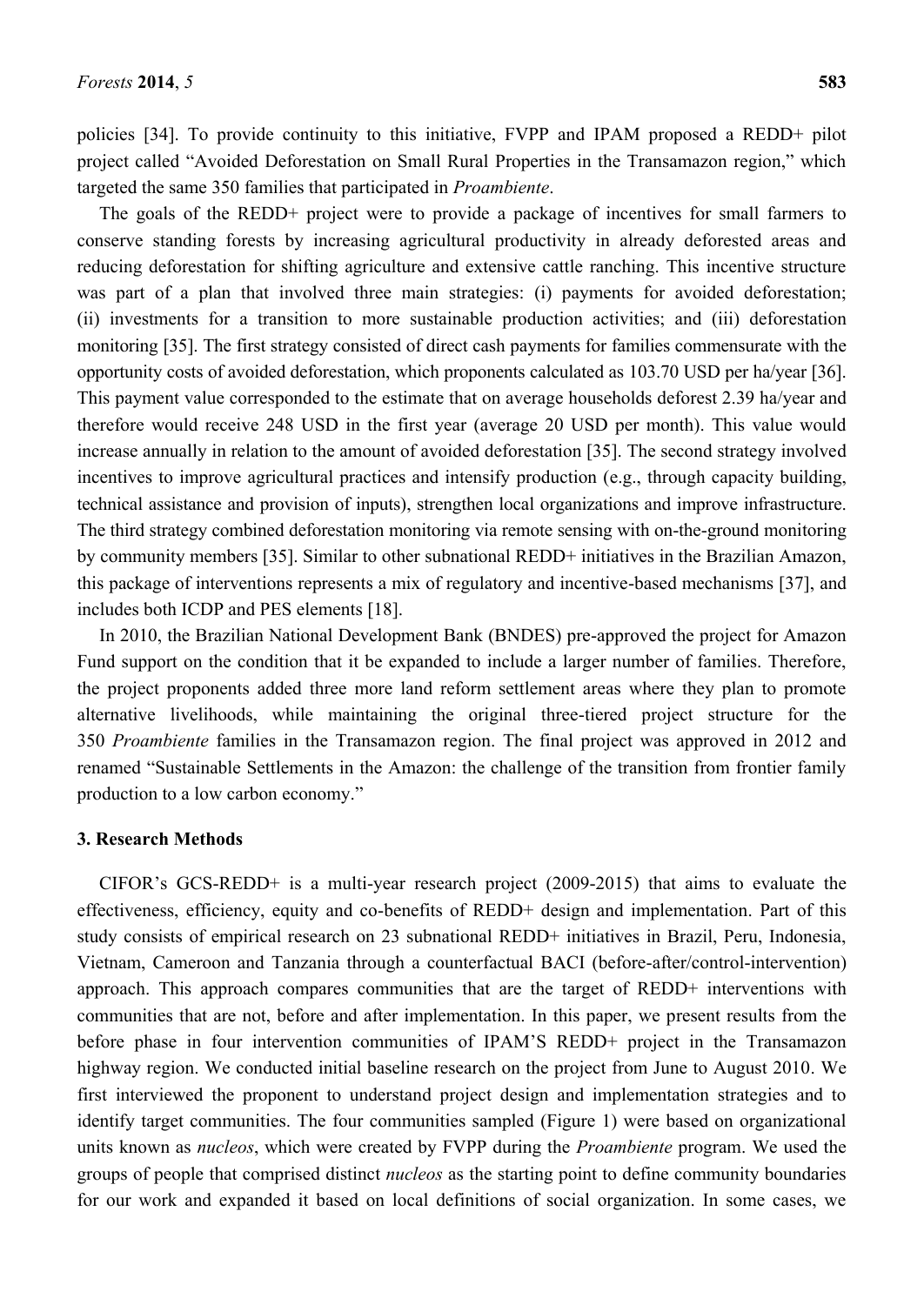considered a portion of a land reform settlement area a community, and in others, we defined households along one or more secondary roads that branched off the Transamazon Highway as a community. At the time of our research, the REDD+ project was still in its design stage; IPAM had conducted one meeting to explain the project to each community groups that had participated in *Proambiente*, but had not yet begun implementation.

To analyze local perceptions about the incipient REDD+ project, we first interviewed key informants and held community-level meetings that included an average of 15 participants (both men and women). We then interviewed 137 households (preferably both the head of the household and the spouse were interviewed simultaneously), which were randomly selected from a stratified sample in each of the four communities (Table 1) to include both participants (the same families previously selected to participate in *Proambiente*) and non-participants in the same communities.

| Community basic characteristics *      | <b>Community 1</b>                | <b>Community 2</b>                | Community 3                       | <b>Community 4</b> |
|----------------------------------------|-----------------------------------|-----------------------------------|-----------------------------------|--------------------|
| Total land area (ha)                   | 41000                             | 18500                             | 19900                             | 5500               |
| Year established                       | 1982                              | 1987                              | 1972                              | 1982               |
| No. households (2010)                  | 198                               | 220                               | 158                               | 120                |
| No. households interviewed $(p; np)^+$ | $33(17 \text{ p}; 16 \text{ np})$ | $33(15 \text{ p}; 18 \text{ np})$ | $36(21 \text{ p}; 15 \text{ np})$ | 35(20 p; 15 np)    |

**Table 1.** Basic characteristics and sample size of study communities.

\* Data on total land area, year established and number of households reflect estimates by key informants, such as the presidents of community associations or community health agents;  $p$  = interviewed families that were previously selected to participate in the REDD+ project; np = interviewed families that were not selected to participate in the REDD+ project.

In the household interviews, we first asked if the families had heard about REDD+ or about the local REDD+ project, and if they could give a brief explanation of the general concept or the specific project. The first question was designed to understand if people were aware of the broader REDD+ concept as relates to forest-based climate change mitigation; the second was designed to verify if they had access to information about the local REDD+ project. Both questions were used as a screening mechanism to decide whether or not it was appropriate to ask further questions about the project. For those respondents who showed a basic understanding of REDD+ and/or the local REDD+ project, we then posed the following questions: (i) What are your hopes about how the project will benefit your household? (ii) What are your worries about how the project will affect your household? and (iii) What are your recommendations on how the project should be improved? These questions were open ended, and the households could offer multiple responses to each question, which we categorized during data analysis.

## **4. Results**

### *4.1. Local Knowledge and Perceptions of REDD+*

Of the households interviewed in the project intervention area  $(n = 137)$ , 30% said they had heard about REDD+, 39% reported having heard about the REDD+ project, and 31% were able to accurately describe the project. The families' main sources of information on REDD+ were the project proponent (32%; mainly through the meeting where the project was presented), the media (20%), community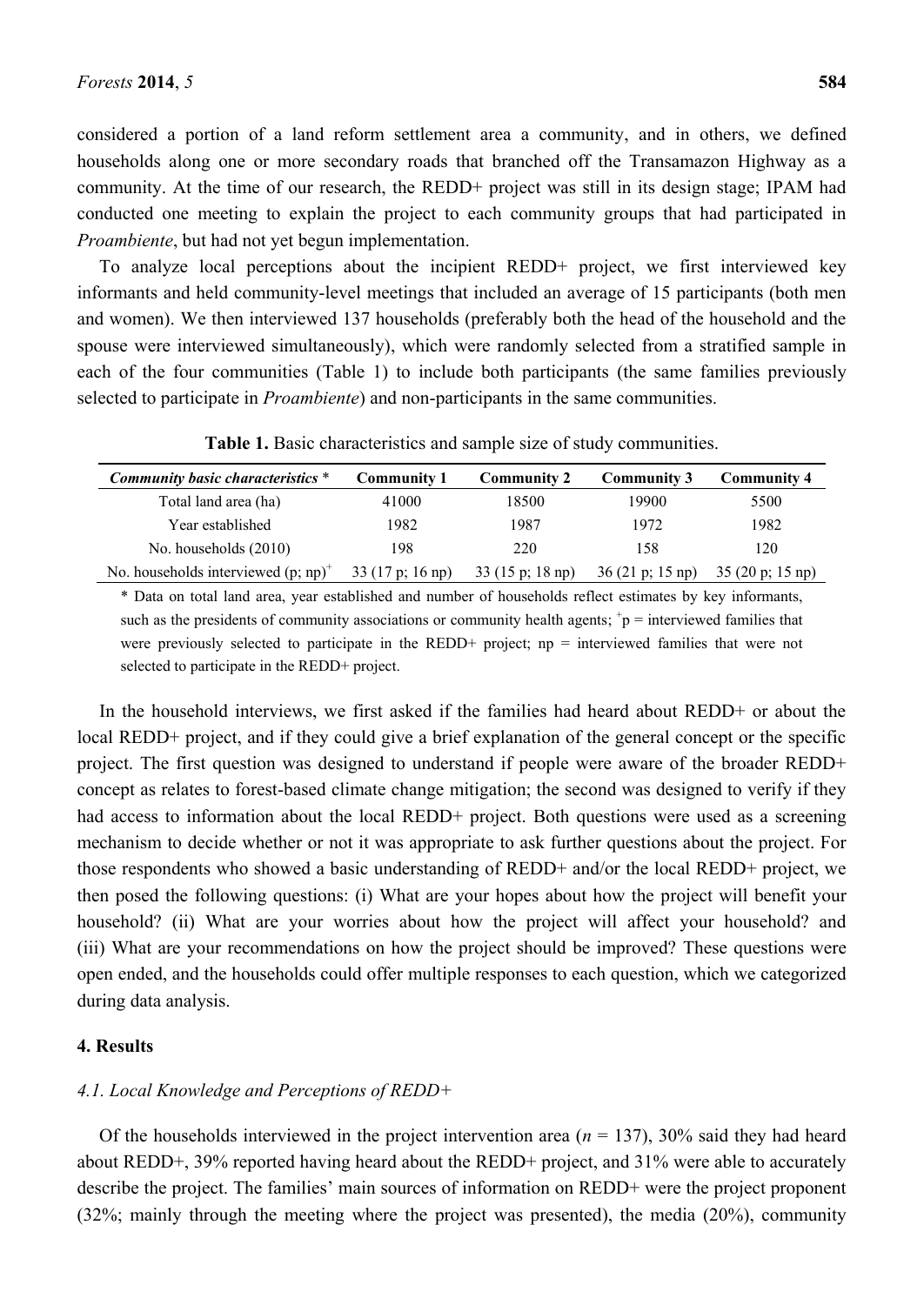leaders (17%) and conversations with community members (15%). For the specific REDD+ project, the main source of information was also the meeting with the project proponent (42%), followed by conversations with community members (26%), information from community leaders (11%) and the media (11%).

In comparing results between households that were selected to participate in the REDD+ project  $(n = 73)$  and those that were not selected to participate  $(n = 64)$ , we noted differences in access to information. Only 19% of the non-participant households had heard about REDD+, while 28% had heard about the REDD+ project. For the participant households, these percentages were higher: 40% and 49%, respectively. That said, when asked about their engagement in project decision-making, only 21% of the participant households reported involvement, which meant attending the meeting where the proponent presented the project and solicited suggestions.

For the 31% of households  $(n = 43)$  that expressed a basic knowledge about the Transamazon REDD+ project, we asked about their hopes, worries and recommendations for the project. In terms of hopes, the majority of these households (26) said they hoped the project would increase their incomes (Figure 2). The second most commonly listed hope (14) was that the project would contribute to improving production. This second category included answers related to access to machinery, technical assistance to improve soil fertility, capacity building on the use of already deforested areas for agriculture and reduction in the use of fire, provision of seedlings and resources for reforestation activities, and implementation of fish farming systems. One farmer summed up this category saying: ―*[I hope] that a smallholder will be able to live well on his land, not only today, but for many generations to come*" (man, 26 July 2010). The third most commonly listed hope (11) was that the project would help protect the forest. Notably, five households had no hopes to report largely because of disappointment related to previous projects that started but never concluded, including *Proambiente*.



**Figure 2.** Households' hopes related to the local REDD+ project.

Overall, households expressed more hopes than worries, indicating that they had high expectations associated with project implementation. Their main worry was that the REDD+ project would fail to start or continue, and they expressed concerns about its potentially negative impacts on household livelihoods (Figure 3). One concern related to the possibility of the project limiting land use and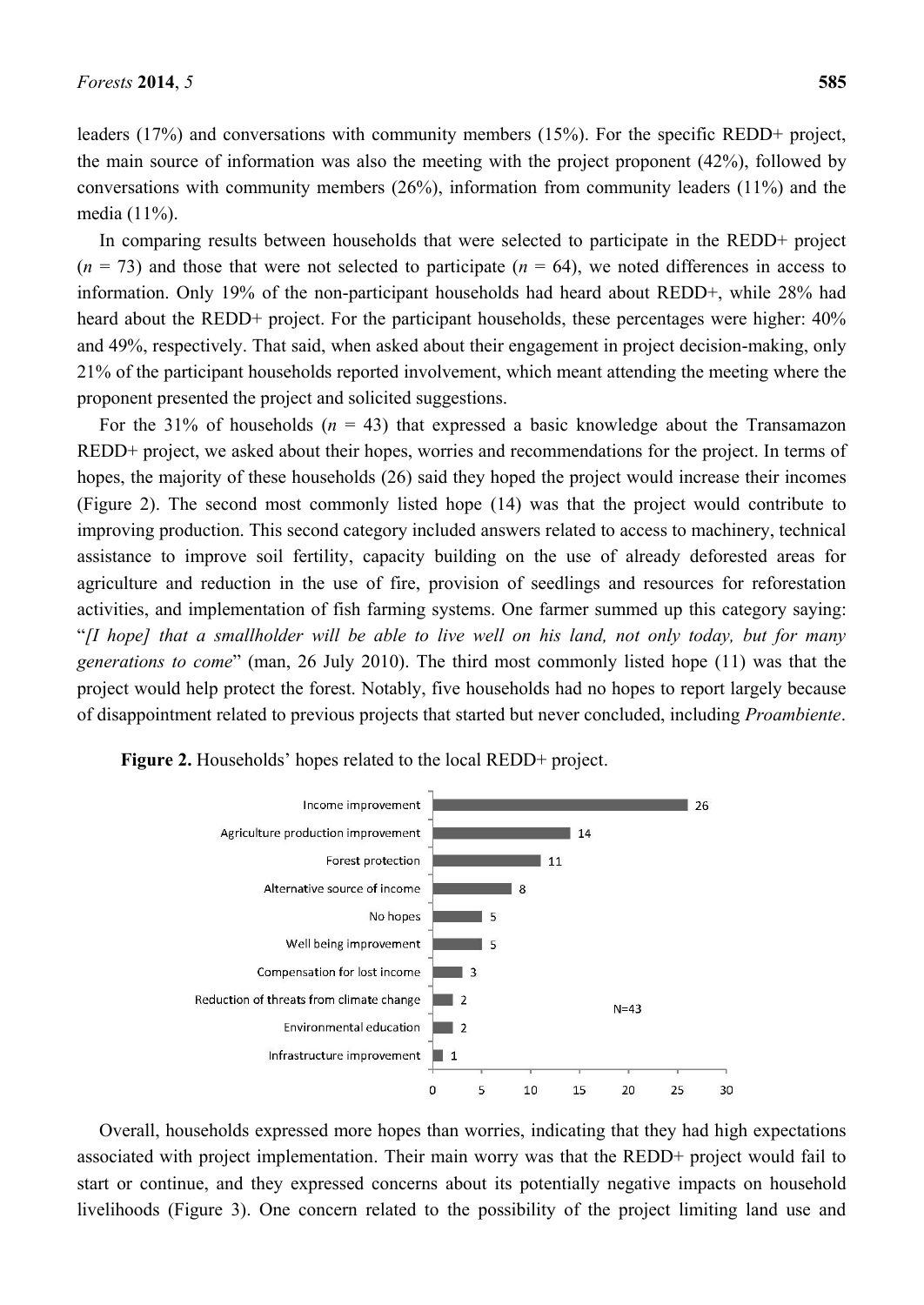agricultural practices, which highlights the perceived conflict between forest conservation and agricultural production. Households reported that while they did not like to clear the forest, the swidden system, which involves cutting and burning forested areas in a rotational way to grow crops, represented their only option for food production. Farmers feared not being able to produce food if they were unable to deforest new areas and use fire, as reflected in the following statements.

―*If I did not have to grow food, I would leave the whole forest standing; she [the forest] is beautiful, fresh and good. But who lives in the field has to survive*"

(man, 25 July 2010)

―*Cutting down the forest is to cut down life and to cut down the future, but sometimes we*  need to"

(man, 19 July 2010)

―*I worry about having to stop doing swidden agriculture. How [can we] survive without clearing the land?*‖

(man, 20 July 2010)



**Figure 3.** Households' worries related to the local REDD+ project.

In one of the community meetings, while some smallholders expressed concerns about not receiving an adequate amount of money to compensate for a decrease in agricultural activities, others expressed fear of dependence on direct cash payments. Some meeting participants warned that such payments might make farmers stop working. As one meeting participant stated, "*It is bad for a farmer to rely on cash* (man, 25 July 2010)." Other households expressed concerns about corruption and project resources being deviated from communities. One community member summed up this concern in saying that the project might only benefit the proponent organization through employee salaries and acquisition of vehicles and equipment, with no resources allocated to the communities.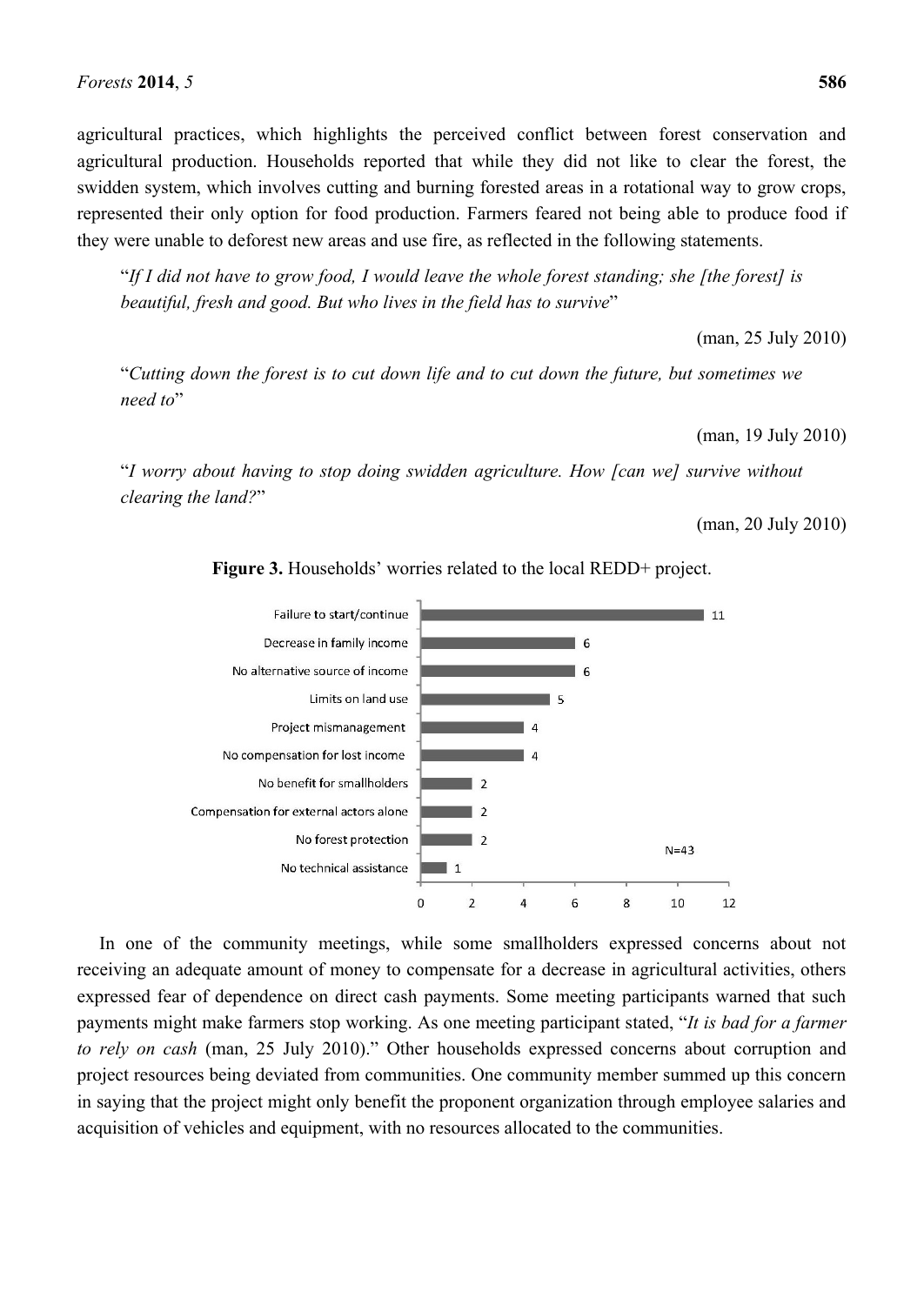*4.2. Local Recommendations for the REDD+ Project*

Nearly half of the households familiar with the project (46%) recommended that it provide benefits related to improvement of agricultural production, which we categorized as "improved local production systems" (Table 2). Such benefits included investments in machinery and technical assistance, as illustrated by the following comments:

―*These institutions must give priority to the most needy with support in the form of technical assistance*"

(woman, 22 July 2010)

―*[The project proponents] should help small farmers in their production systems to increase their incomes*"

(man, 12 July 2010)

―*These projects could bring technical assistance and collective machinery to improve production*"

(man, 18 July 2010)

In the community meetings, participants expressed that they considered technical assistance, mechanization and investments in infrastructure more important than direct cash payments. They had specific suggestions for interventions to improve production systems, such as mechanization to allow for the use of degraded areas to grow crops, along with materials and training for cocoa cultivation, poultry and fish farming, beekeeping, and management of non-timber forest products. One of the participants emphasized that the project should help farmers add value to their products through local processing and help them bolster the productive potential of the region: "We want a small rural *enterprise on our properties*" (man, 24 July 2010). Furthermore, during the community meetings, one of the themes that often emerged was the government's absence in providing basic services and road maintenance in rural areas, and the potential role for the REDD+ project to provide such services. In this region, the need for better infrastructure is notable, as road conditions are especially precarious in the rainy season (January–June). For most of the side roads, only transit by four-wheel vehicle is possible, which limits households' access to urban health services and affects product commercialization. Products lose competitiveness in the market due to high costs of transportation, as reflected in the following statement: "Sometimes we have something to sell, but it does not *compensate, because the costs of transport are more expensive than the value of our products*" (man, 21 July 2010). Loggers often make up for the lack of government investment in infrastructure through maintaining secondary roads, as reported by these two smallholders: "Until today the loggers are the *ones who maintain the road. INCRA does nothing*" (man, 19 July 2010). "The trees that were removed *were given [to a logger] in exchange for a road to my farm. If I could, I would never sell a tree, but since I am poor, I have to do this*" (man, 24 July 2010).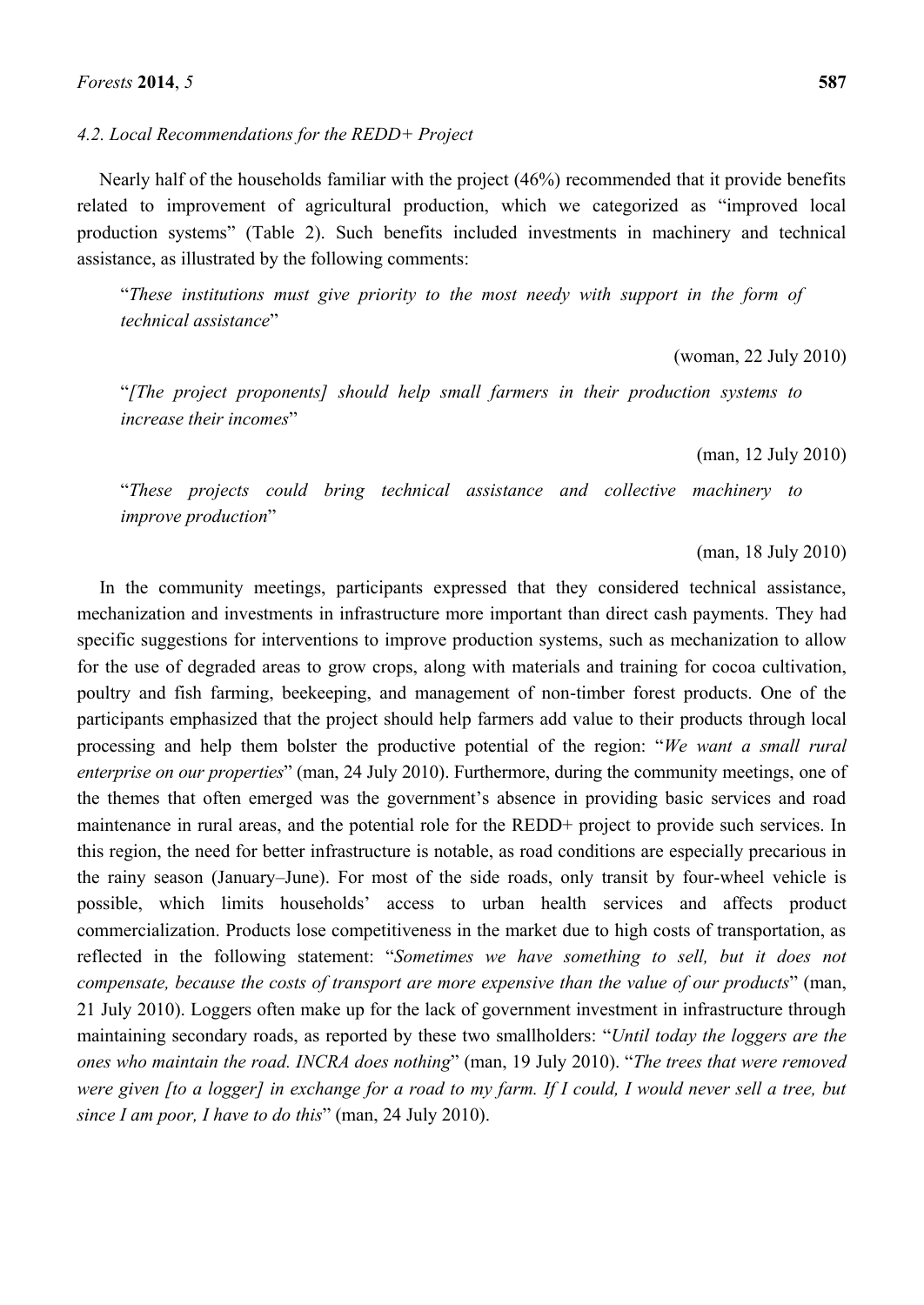| Households' recommendations ( $n = 43$ )                                                         |                                                                                   |                                                                                                                                                                                                                                                                                                        |  |  |  |  |
|--------------------------------------------------------------------------------------------------|-----------------------------------------------------------------------------------|--------------------------------------------------------------------------------------------------------------------------------------------------------------------------------------------------------------------------------------------------------------------------------------------------------|--|--|--|--|
| (1) Improved local<br>production systems (46%)                                                   | Technical assistance,<br>capacity building<br>activities, machinery<br>and inputs | - Support for local production systems, including technical<br>assistance and agricultural inputs for soil mechanization<br>and irrigation.<br>- Infrastructure and technical assistance for new<br>enterprises (fish farming, poultry and beekeeping).                                                |  |  |  |  |
|                                                                                                  | Improved infrastructure                                                           | - Support to improve local utilities (water, electricity) and<br>provide infrastructure (roads, schools, health centers,<br>dams), reduction of transportation costs.                                                                                                                                  |  |  |  |  |
|                                                                                                  | Sustainable agriculture                                                           | - More sustainable and conservation-friendly agricultural<br>practices, which do not require the use of fire.<br>- Provision of environmental education and access to<br>public financing to diversify production.<br>- Machinery and technical assistance to grow crops on<br>already degraded lands. |  |  |  |  |
| (2) Benefits aligned with<br>local needs (19%)                                                   | Community<br>participation                                                        | - Access to information and transparency, sufficient<br>consultation with and inclusion of community members in<br>decision-making.<br>- Involvement of local people in project implementation<br>and management.                                                                                      |  |  |  |  |
|                                                                                                  | Equity in benefit                                                                 | - Equity in the distribution of benefits.                                                                                                                                                                                                                                                              |  |  |  |  |
|                                                                                                  | sharing                                                                           | - Increase in number of project participants.                                                                                                                                                                                                                                                          |  |  |  |  |
|                                                                                                  | Incentives aligned with<br>households' preferences<br>and needs                   | - Focus on improved household wellbeing and not only on<br>forest conservation.<br>- Less restrictions on local land uses and livelihoods.                                                                                                                                                             |  |  |  |  |
| (3) Avoided experiences<br>of past conservation<br>projects and good project<br>management (18%) | Fulfillment of promises                                                           | - Realization of concrete project results.<br>- Greater efficiency so that projects are not simply<br>experimental, but also definitive.<br>- No repetition of mistakes of earlier conservation projects.                                                                                              |  |  |  |  |
|                                                                                                  | Improved project<br>management                                                    | - Good management of finances for funds to reach the<br>community members and not only the proponent institution.<br>- Transparency and local participation in the management<br>of project funds to avoid corruption.                                                                                 |  |  |  |  |
| (4) Adequate<br>compensation to avoid<br>deforestation (13%)                                     | Adequate compensate<br>for income losses                                          | - Increased value of direct cash payments to compensate<br>for losses associated with changing productive activities.<br>- Continuous benefits to communities when people are<br>required to stop their activities<br>- Guarantee of a fixed income.                                                   |  |  |  |  |
| (5) Forest protection and<br>restoration (4%)                                                    | Effective forest protection and help for households in restoring degraded areas.  |                                                                                                                                                                                                                                                                                                        |  |  |  |  |

| Table 2. Households' recommendations for the local REDD+ project. |  |  |  |
|-------------------------------------------------------------------|--|--|--|
|-------------------------------------------------------------------|--|--|--|

We categorized the second main group of recommendations (19%) as "benefits aligned with household needs" (Table 2). The recommendations in this category include the engagement of households in project design and implementation, and the sensitivity of project proponents to local conditions and smallholder needs, as reflected by the following statements: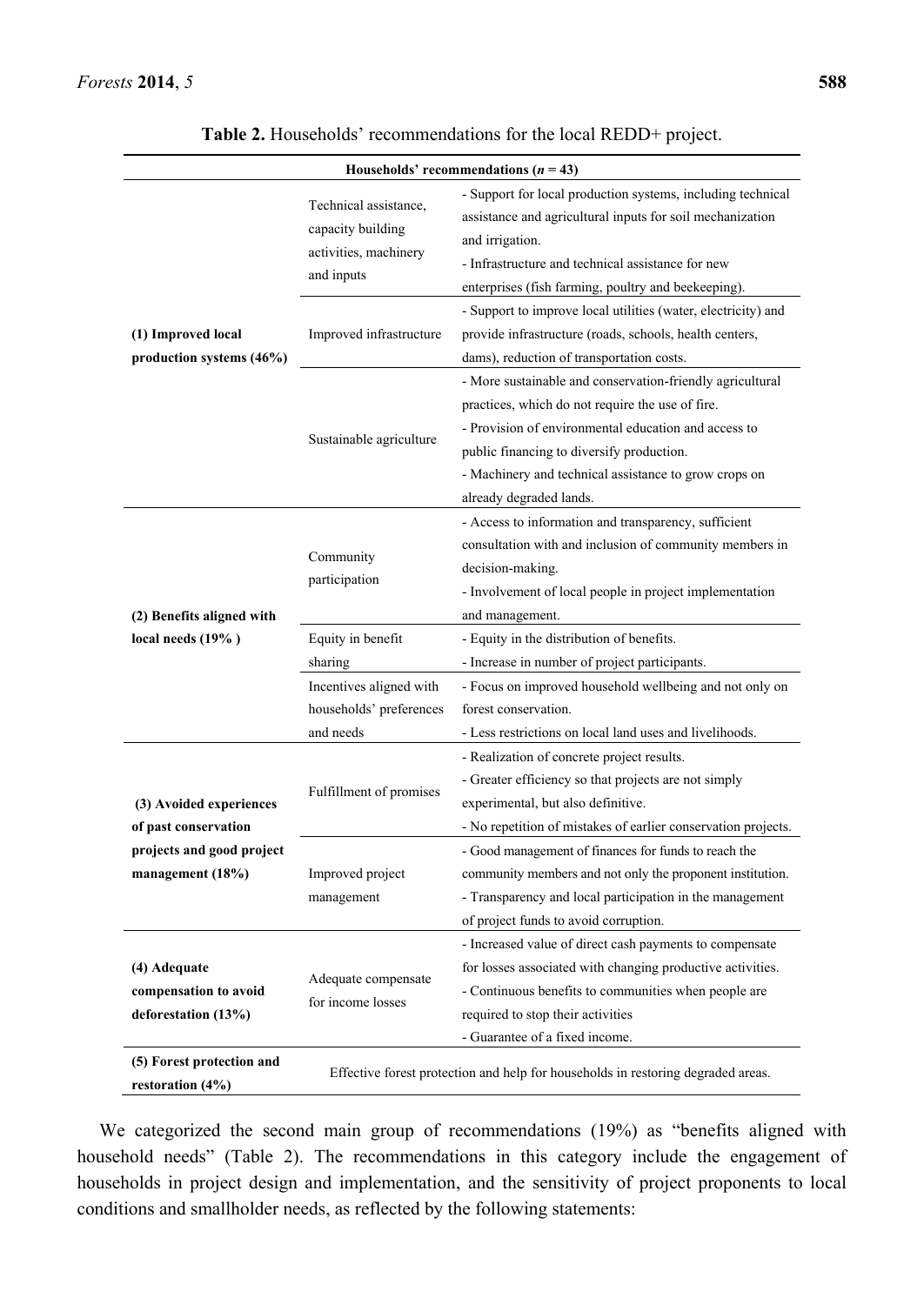―*[I recommend] that the project considers the quality of life of small farmers and is implemented honestly*"

(man, 21 July 2010)

―*[I recommend that the project proponent] discusses with the community in deciding what is good for the community*"

(woman, 14 July 2010)

―*For the project to make good progress, [the project proponents] must first consider farmers'* needs"

(woman, 22 July 2010).

These statements stress that community members wanted to be deeply engaged in project design and implementation, and even take a leadership role. Indeed, in one community meeting, participants expressed interest in designing and validating their own REDD+ project, and asked the CIFOR researchers if they knew about the procedures for doing so.

We categorized the third group of recommendations as "avoided experiences of past conservation projects and good project management" (Table 2), which reflect smallholders' dissatisfaction with the *Proambiente* experience:

―*Keeping the forest standing is not difficult. It's good! The mistake of Proambiente was to*  not grant farmers what they were promised. There is talk of many projects, but then *nothing happens and deforestation continues. Money is rerouted and does not get to who needs it most*"

(man, 18 July 2010)

―*The project has to benefit the small farmers and not only the forest […] Proambiente did*  not pay enough, and farmers were [still] prevented from performing swidden agriculture"

(man, 03 August 2010)

―*Don't make the same mistakes as before. There were many promises; today people are disillusioned and disgusted*"

(woman, 19 July 2010)

―*Since Proambiente, farmers have reduced deforestation and the use of fire. They also*  reduced swidden agriculture. This jeopardized their incomes and diets"

(man, 25 July 2010)

The statements above emphasize smallholders' disappointment with *Proambiente*, in which they committed to changing their behavior, but never received the promised benefits. Consequently, some farmers perceived that the program had negative outcomes on peoples' incomes and food security, as illustrated by the last statement. Despite this disenchantment, some farmers mentioned that a positive aspect of *Proambiente* was the use of property management plans. To create these plans, each household first documented its land use area with the help of a technician, then envisioned a desirable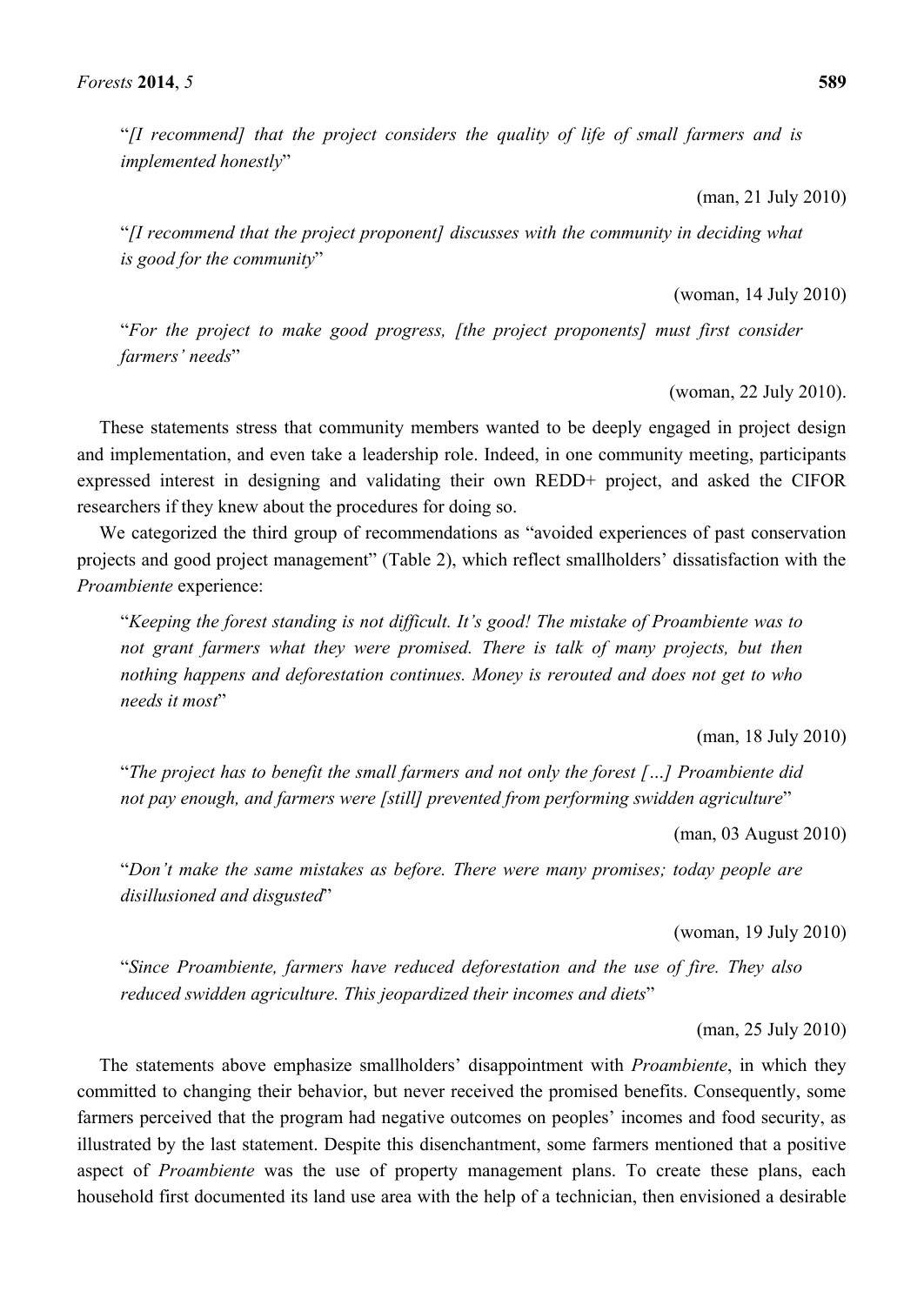future scenario for the property over a 15-year period, and finally created a detailed plan to reach the desirable outcome. Although this was considered a positive process, households expressed frustration about not being able to put their plans into practice, as they never received the technical assistance and materials assured by the program.

The fourth main recommendation category relates to the value of compensation payments, which we labeled "adequate compensation to avoid deforestation" (Table 2). Throughout the interviews and meetings, we observed different understandings of PES and suggestions on how to determine the value of the cash payments. For instance, one farmer associated direct cash payments with the opportunity costs of reducing deforestation: "The project has to compensate what we would earn from swidden *agriculture, cattle and cocoa*" (woman, 22 July 2010). Another farmer recommended that the payment amount be based on the household's forested area: "The payment has to be based on the forest area in each lot and it must start soon, because families are tired of waiting" (man, 14 July 2010). During a community meeting, still others argued that the value should be equivalent to the national monthly minimum wage (USD 290 in 2010). Independent of how the payments were calculated, many farmers emphasized that the value needed to be high enough to motivate behavior change, as seen in the following statements: "*They came to talk about a project in which we would earn [USD 16.50] per month during the first year, and then [USD 34] per month in the second year, and so on, if we have 50% of forest cover in our lot. But for me, it was a joke, because we would spend [USD 17] in travel just to get the [USD 16.50]. [This is] an immoral charity*‖ (man, 20 July 2010); ―*[we must] receive a decent resource to be able to preserve and sustain the family*" (man, 14 July 2010); and "*the payment for environmental services must be worth it for the small farmer not deforest anymore*" (man, 21 July 2010).

## **5. Discussion**

#### *5.1. Access to Information and Local Participation in REDD+*

Access to information is the first entry point for facilitating local people's participation in REDD+. Our results showed that households' familiarity with REDD+ and/or with the local REDD+ project was low, and that there was a difference in access to information between the group that was engaged in *Proambiente* and the group that was not. In general, fewer families were familiar with the concept of REDD+ than with the local REDD+ project. This result makes sense given that it takes much more effort to conduct educational outreach about a complex topic like REDD+, which is embedded in broader discussions about the role of forests in climate change mitigation, than to introduce a new project. The main source of information that households had about the REDD+ project was from the one meeting held with participating families to present the initial project and collect suggestions, followed by subsequent conversations among community residents. According to IPAM, these initial meetings helped inform the proposal that was submitted to BNDES for Amazon Fund support (R. Rettman, pers. comm, 17 November 2010). In addition, several community representatives chosen by the proponent were involved in additional dialogues before project submission, and again in 2010 when members of BNDES visited IPAM's regional office in Altamira, (L. Souza, pers. comm., 2 August 2011).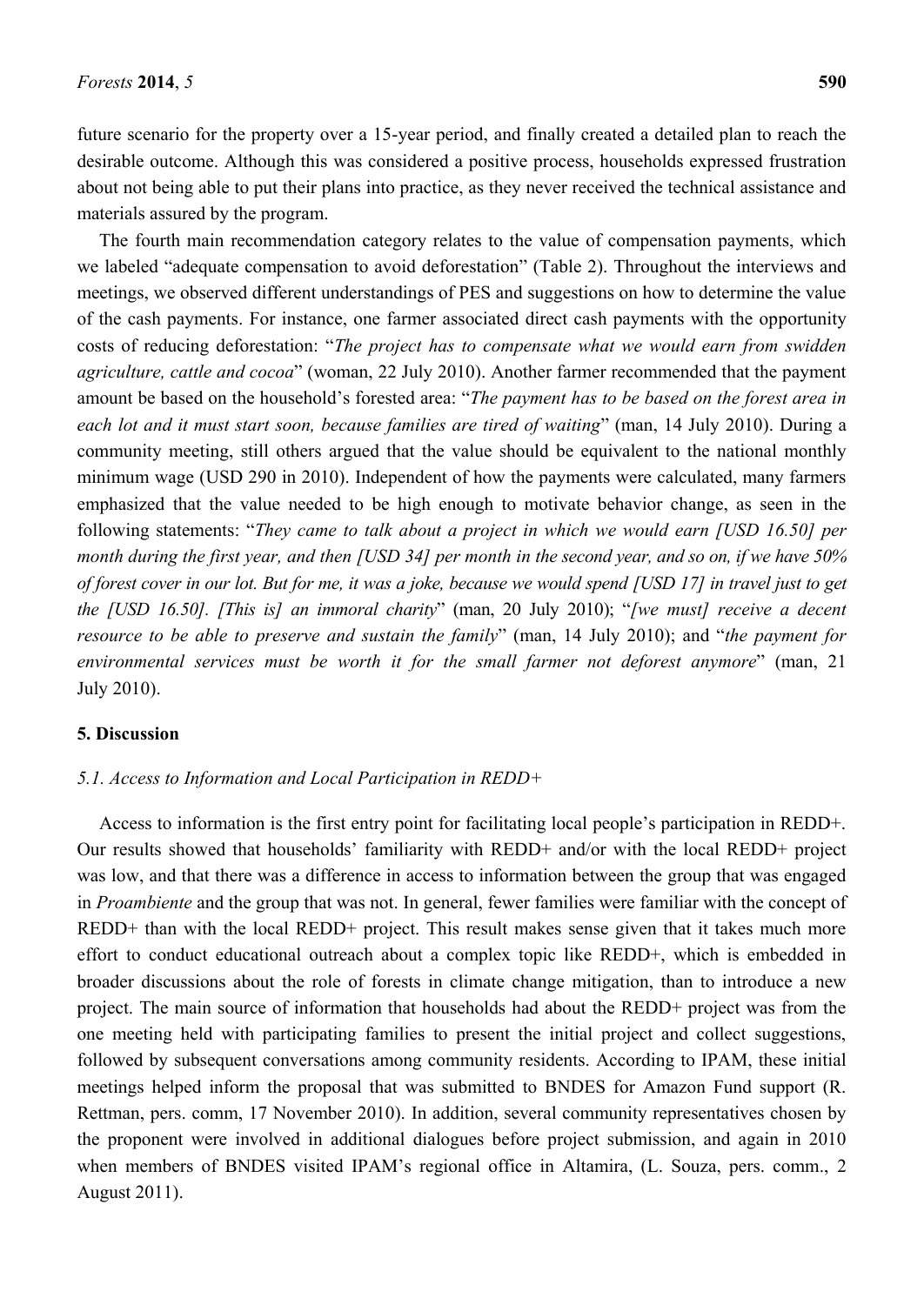Despite these early communication efforts with communities, there may have been an opportunity for the proponent to better involve local farmers in REDD+ project design and provide information to neighbors who were not directly involved with the project, but could be indirectly impacted. According to IPAM, one reason for not involving local families in the early design of the REDD+ project was to avoid raising expectations, since the proponents were waiting for BNDES approval (L. Souza, pers. comm. 2 August 2011). Other REDD+ proponents have used the same reasoning to justify their low interaction with local people at the early stages of project design [18,21,38]. Indeed low levels of access to information were similarly found in a cross-national comparison of nine subnational REDD+ initiatives, including the Transamazon, where of a total of 1,243 households interviewed, only 327 (26%) had heard about the concept of REDD+ and 502 (41%) had heard about the local REDD+ project [21]. The authors acknowledged that the low numbers could be partly a reflection of the early project stage at which the data were collected; some proponents had delayed their outreach work in relation to REDD+ and/or the project due to an uncertain future about REDD+.

While this conservative approach is understandable, it is also problematic in that it reduces the possibility of getting local people involved in the design of REDD+ interventions and benefit sharing mechanisms, which may be harder to change after a project is approved. If local people have information about the broader debate in which REDD+ is inserted, comprehend its associated risks and opportunities and have a hand in local project design, they may be more apt to understand the uncertainties associated with fundraising. They may also more clearly recognize their roles in the project, which could bolster the quality of participation. Finally, if REDD+ proponents do not have the buy-in of local people, their efforts are bound to fail. Even though *Proambiente* emerged from civil society, most producers from the Transamazon region did not participate in the program design nor share the same vision of their organizational representatives, which led to a certain resistance among farmers to adhere to the program [33].

Many households that had heard about the REDD+ project at the Transamazon site expressed interest in having more information about it and being more actively involved in project design. They specifically requested information about the project budget and use of the funds to achieve a more transparent process and avoid corruption. They even showed interest in being the proponents of their own REDD+ project, which highlights an opportunity for NGOs and government agencies to build project management capacity at the local level, despite associated challenges. In the short term, enhanced local participation would help align project incentives with local needs; in the long term, these farmers could become protagonists of REDD+, possibly even managing their own projects in partnership with local associations or NGOs. Mechanisms are needed to ensure effective local participation in REDD+ with clear links between communities and higher-level decision-making processes [39]. Local participation in REDD+ can and should go well beyond information sharing.

## *5.2. Defining REDD+ Mechanisms Together*

REDD+ initiatives that actively include local people in their design and implementation may have a greater chance of success in providing longer-term benefits for local people and forests. That said, diverse perceptions about any given set of REDD+ interventions will always exist; dialogue within and between different stakeholder groups can help identify areas of conflict and shed light on points for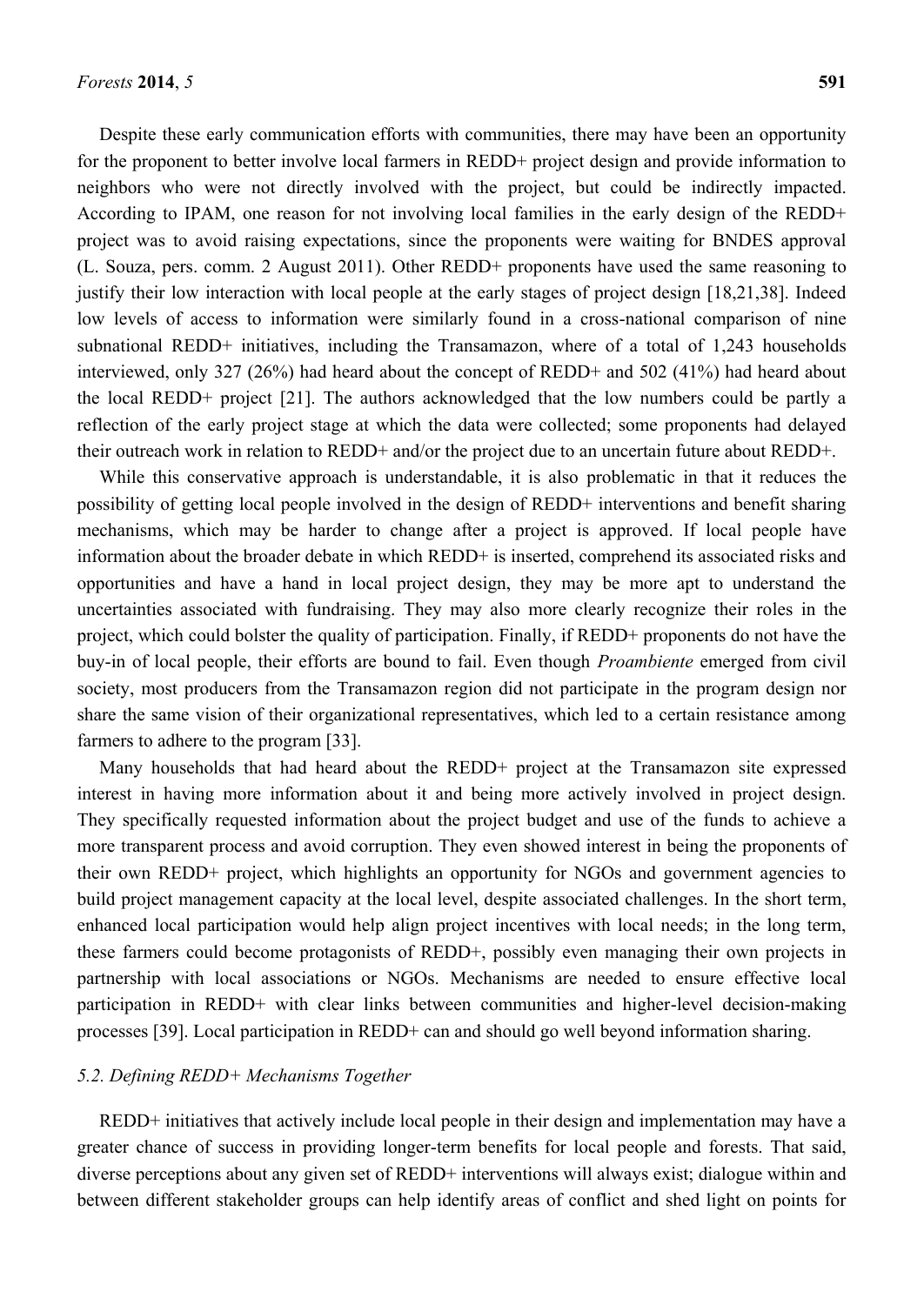reconciliation. While our results highlight a diversity of local perceptions about the two major incentives (PES and alternatives to swidden agriculture) proposed by the Transamazon REDD+ project, they dovetail on two main lines of thinking: a lack of confidence in direct cash payments and the prioritization of investment in improved production systems while valuing local practices.

First, there were fairly negative attitudes toward the PES component of the project. Several farmers were against the inclusion of cash payments for fear of becoming dependent on money for survival and reducing their productive activities; a concern that is reflected in the literature [40,41]. Among those that recommended the inclusion of cash payments, there were questions about the value and equity of the proposed payment. Some farmers simply suggested increasing its value, others recommended basing the value on the amount of preserved forest on each lot, and still others indicated that the payment should adequately compensate them for a future loss of income, following the logic of compensating the opportunity costs of changing activities [42]. These concerns relate to ongoing debates in the literature about basing compensation payments on opportunity costs analyses. Corbera *et al.* [16] conclude that direct cash payments usually do not adequately compensate farmers for the opportunity costs of changing activities, and farmers often perceive the value offered as unfair. In addition, payment values based on opportunity costs do not account for the risks associated with changing from one livelihood activity to other, such as the availability and fluctuation of prices of basic goods that farmers are no longer able to produce through traditional land uses [43]. In the Transamazon, it would be particularly difficult for farmers to buy staple goods due to difficult access to local markets, especially in the rainy season, and subsistence farming is an important component of local livelihoods. Finally, opportunity cost analyses, which focus only on market prices, are likely to exclude the social, cultural and governance values of traditional agricultural practices [43]. Instead of only relying on market approaches and price formation to determine financial payments, policy makers should critically assess the possible impacts of these payments on the different types of capital (human, social, physical, natural and financial) in rural areas [44]. Furthermore, if REDD+ simply compensates people for what they would have received from an activity that caused deforestation, it could become a poverty reproducer [1].

Secondly, although our results reveal that the majority of the families hoped that the project would increase their incomes, families generally favored incentives oriented to improving their production systems over direct cash payments. While some farmers demonstrated interest in receiving cash, the majority advocated for incentives related to access to machinery, technical assistance and capacity building, along with improvements in community infrastructure. Importantly, such elements are included in IPAM's project plans, along with the PES component. Similar preferences are reflected in other PES-like sites in Brazil. In two *Proambiente* communities in Acre, participants favored non-monetary benefits, mainly related to technical assistance and infrastructure, instead of financial benefits [45]. In the *Bolsa Floresta* Program in Amazonas, families preferred benefits related to community development, and community members were not satisfied with the monthly payment value offered by the program [23]. In addition, Patheram and Campbell [46] analyzed the perceptions of residents of a national park in Vietnam, where the introduction of a PES scheme was being considered. They verified that while people were generally willing to be involved in the project, they opposed the idea of PES without accompanying livelihood enhancement activities. This evidence illustrates the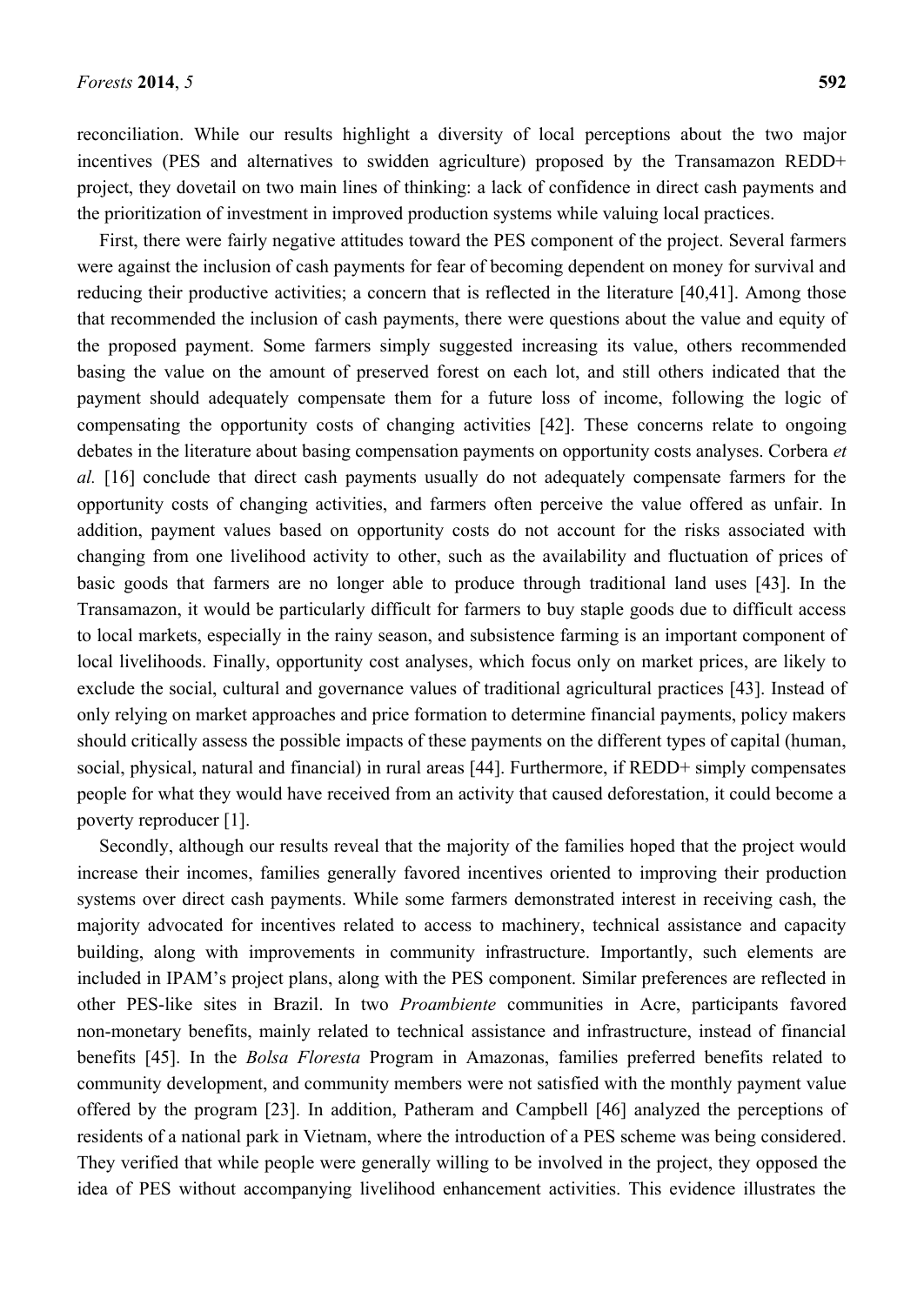importance of non-economic benefits, and how relying on direct cash payments alone will likely not be an effective incentive for people to conserve forests if other needs are ignored.

Even though most households interviewed recommended that the project should invest in improving agricultural production, many also expressed concern about abandoning traditional swidden agriculture practices. They reflected on the negative impacts of being prevented from using these practices based on their experience with *Proambiente*. In Brazil, many REDD+ project proponents identify the practice of swidden agriculture as a key driver of deforestation, and a common REDD+ strategy is to curb this practice. Yet, for generations of smallholders, swidden agriculture represents a primary livelihood strategy based on geographical, historical, cultural and political factors [26,47,48]. The use of fire for clearing cultivation areas and the use of ash as a fertilizer are techniques adapted to the regional context and are responsible for reduced expenditures on agricultural inputs, including hired labor [49]. The adoption of alternatives to swidden systems is not a simple process; it usually requires more household labor or hired labor, and farmers do not usually see results in the short-term [50]. Therefore, concerns of some farmers in our sample about being forbidden to clear forest and engage in swidden agriculture are extremely legitimate, as such a drastic change in land use could have negative effects on livelihoods and household organization [51]. Instead of assuming that small farmers' land use systems must be replaced with more "sustainable" practices, there is much to be learned about how local production systems are important for food security, household economies and local adaptation strategies. A better understanding of local production systems would allow for the design of a long-term sustainable land use plan that values what is already in place, while introducing or improving land uses according to local preferences, suitability to ecological conditions and low emissions development objectives.

Although farmers' perceptions focused on a few main elements of the REDD+ project; the diversity of recommendations expressed highlights the complexities of elaborating equitable REDD+ mechanisms. This diversity also highlights the need to effectively involve local people in participatory decision-making, even within a group of people that could be considered "homogenous" (*i.e.*, colonist farmers). Lessons from pluralism in forest management suggest that participatory processes should not be oversimplified; such diversity should be recognized and valued, with the strategies needed to handle it emerging from the group [52]. Creating spaces for interactions between people with different skills and perceptions could enrich REDD+ decision-making processes and avoid forced consensuses that are too often imposed by more powerful actors [20,52]. This approach could start early on in REDD+ project design and continue throughout implementation in the spirit of adaptive management [53]. Although promoting such venues to encourage participation may increase early project costs and implementation time, and require well-skilled facilitators, evidence suggests that effective participation can help reduce implementation costs, especially those related to enforcement and monitoring [54,55]. Furthermore, we argue that REDD+ interventions cannot be one-size-fits all. Proponents must make big efforts to address the tensions between agricultural production and forest conservation, and combine local and technical knowledge, to promote project effectiveness, efficiency and equity over the long term.

As a way to incorporate local heterogeneity in the Transamazon REDD+ project, IPAM will engage individual farmers in the creation of property management plans that will combine both technical and local knowledge to jointly determine the specific interventions to be applied on each property. As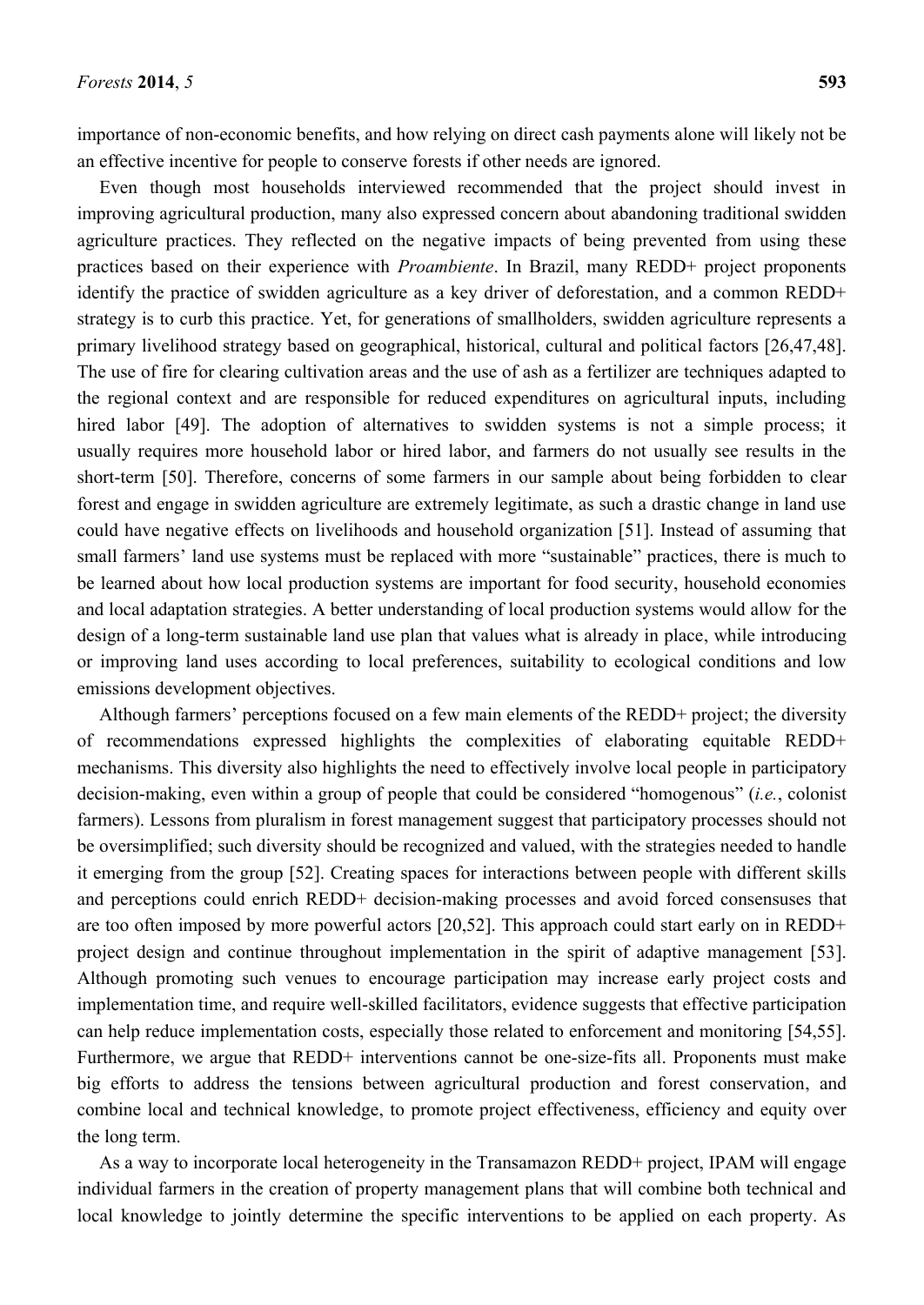mentioned earlier, the process of creating similar plans in *Proambiente* was considered by participating families to be its most positive aspect. In the Transamazon, through basing customized interventions on local knowledge, land use practices and aspirations, such plans hold promise as a tool for promoting more active local participation in REDD+.

#### **6. Conclusions**

This research has emphasized that while REDD+ safeguards present an important opportunity for assuring that local people are involved in REDD+ design and implementation, high performing REDD+ initiatives should demonstrate participation that goes beyond passive consultation. While our study focuses on one site in the Brazilian Amazon, the results support the broader idea that greater local participation in REDD+ can facilitate the development of interventions that best reflect local knowledge, land use practices and aspirations.

Access to information should be promoted early in the design phase and include explanations about REDD+, the different interests involved, and associated risks and opportunities to allow for critical appraisal by local community members. Information should also reach people who may not directly participate in the project, but are likely to experience spillover effects. Participation must then go beyond information sharing to incorporate a diversity of local perceptions in REDD+ design and implementation. Our study in the Transamazon indicates that by listening to local recommendations and valuing local production systems, there is great potential to create long-term strategies for sustainable land use that could fulfill the expectations of both REDD+ proponents and small farmers. Incorporating farmers' perspectives into the design of REDD+ interventions may not only bolster equity and local well-being, but also improve cost-effectiveness by reducing the need to invest in new rules and payment modalities later on. A failure to do so risks harming community social relations and local livelihoods.

This paper argues that only through including local people as protagonists in REDD+ design and implementation will it be possible to make effective and practical recommendations about strategies to promote sustainable livelihoods. Forest conservation and rural development synergies will likely be enhanced if local people are genuinely involved in all steps of any initiative. More field-based research is needed to understand the relationships between REDD+ interventions and local livelihoods, and the types of arrangements that ensure or dissuade effective local engagement in project design and implementation.

#### **Acknowledgments**

Financial support for this research was provided by NORAD, DFID and PROFOR. This research was part of the first author's Master's thesis in the *Programa de Pós-graduação em Planejamento Territorial e Desenvolvimento Socioambiental* at the State University of Santa Catarina in Brazil. We thank the men and women of the Transamazon for their hospitality and for sharing their time and perceptions, and IPAM's team for sharing their REDD+ project information with us. We are also grateful to the members of our field team for their outstanding collaboration.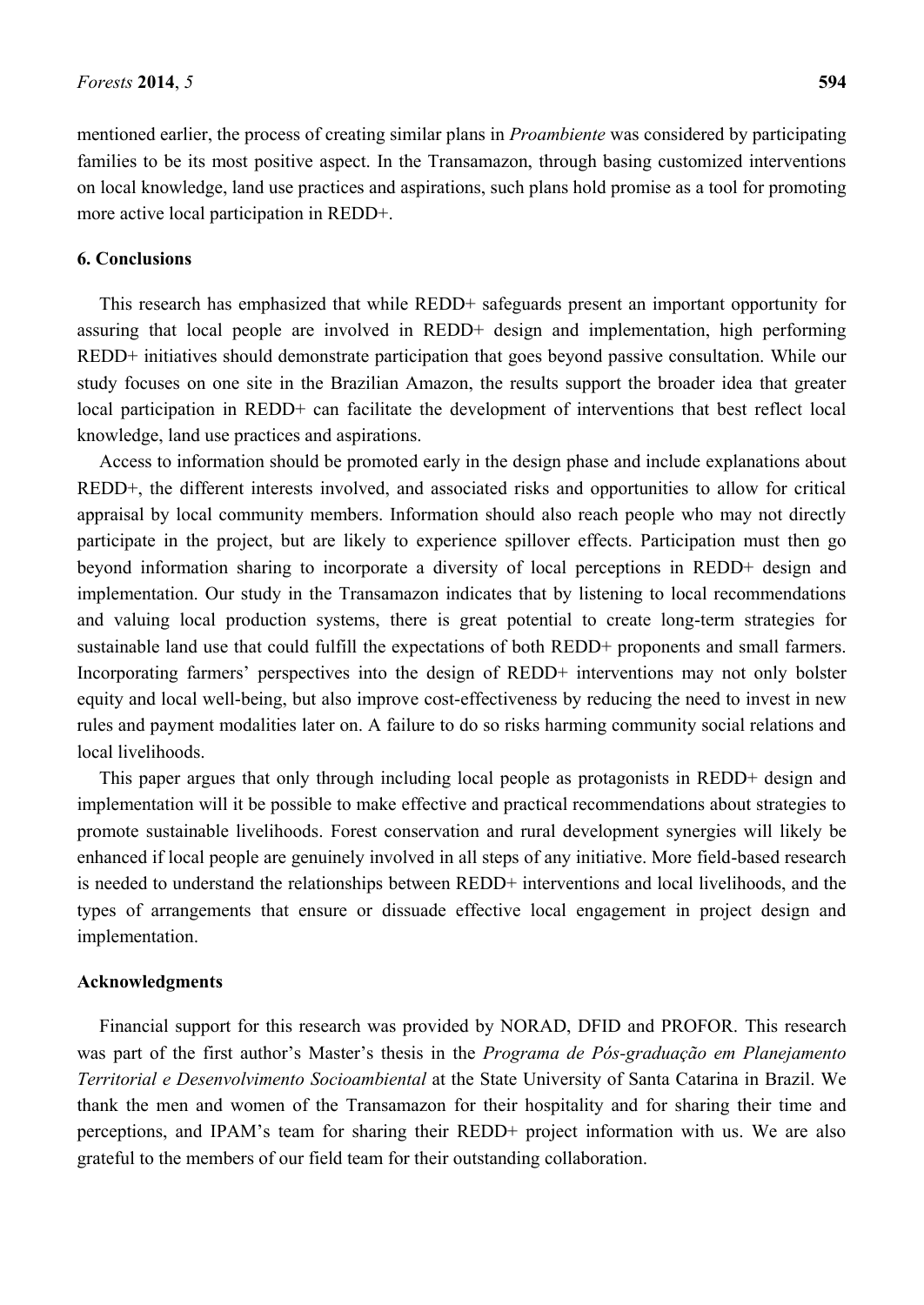## **Author Contributions**

Marina Cromberg carried out fieldwork and analyzed data. Amy E. Duchelle coordinated the research. Isa de Oliveira Rocha provided academic guidance. Marina Cromberg and Amy E. Duchelle wrote the paper.

## **Conflicts of Interest**

The authors declare no conflict of interest.

## **References**

- 1. Wollenberg, E.; Springate-Baginski, O. *Incentives + How Can REDD Improve Well-being in Forest Communities?* CIFOR InfoBrief, No. 21; CIFOR: Bogor, Indonesia, 2009.
- 2. Larson, A.M.; Corbera, E.; Cronkleton, P.; van Dam, C.; Bray, D.; Estrada, M.; May, P.; Medina, G.; Navarro, G.; Pacheco, P. *Rights to Forests and Carbon Under REDD+ Initiatives in Latin America*; CIFOR Infobrief, No. 33; CIFOR: Bogor, Indonesia, 2010.
- 3. Lyster, R. REDD+, transparency, participation and resource rights: The role of law*. Environ. Sci. Policy* **2011**, *14*, 118–126.
- 4. Phelps, J.; Webbe, E.L.; Agrawal, A. Does REDD+ threaten to recentralize forest governance? *Science* **2010**, *328*, 312–313.
- 5. *UN Collaborative Program on Reducing Emissions from Deforestation and Forest Degradation in Developing Countries (UN-REDD)*; FAO, UNDP, UNEP Framework Document: Rome, Italy, 2008. Available online: http://www.un-redd.org (accessed on 15 October 2013).
- 6. UNFCCC. *The Cancun Agreements: Outcome of the Work of the ad hoc Working Group on Long-Term Cooperation under the Convention Decision 1/CP.16*; Report of the Conference of Parties on Its Sixteenth Session, Cancun, Mexico, 29 November–10 December 2010; FCC/CP/2010/7 Add 1; United Nations Framework Convention on Climate Change: Bonn, Germany, 2011.
- 7. Moss, N.; Nussbaum, R. A Review of Three REDD+ Safeguard Initiatives. Forest Carbon Partnership Facility-FCPF and UN-REDD Programme, 2011. Available online: http://www.forestcarbonpartnership.org/ (accessed on 14 October 2013).
- 8. Climate, Community & Biodiversity Alliance and Cooperative for Assistance and Relief Everywhere (CCBA and CARE). REDD+ Social & Environmental Standards, version 1.0; June 2010. Available online: http://www.careclimatechange.org (accessed on 14 October 2013).
- 9. UN-REDD. UN-REDD Programme Social and Environmental Principles and Criteria, Version 3 draft for consultation, 2011. Available online: http://www.unredd.net (accessed on 14 October 2013)*.*
- 10. Voivodic, M.A.; Bonfante, T.M. *Princípios e Critérios Socioambientais de REDD+: Para o Desenvolvimento e Implementação de Programas e Projetos na Amazônia Brasileira*; IMAFLORA: Piracicaba, Brazil, 2010.
- 11. Pimbert, M.P.; Pretty, J.N. *Parks, People and Professionals: Putting 'Participation' into Protected Area Management*; Discussion Paper No. 57; UNRISD/IIED/WWF-International: Geneva, Switzerland, 1995.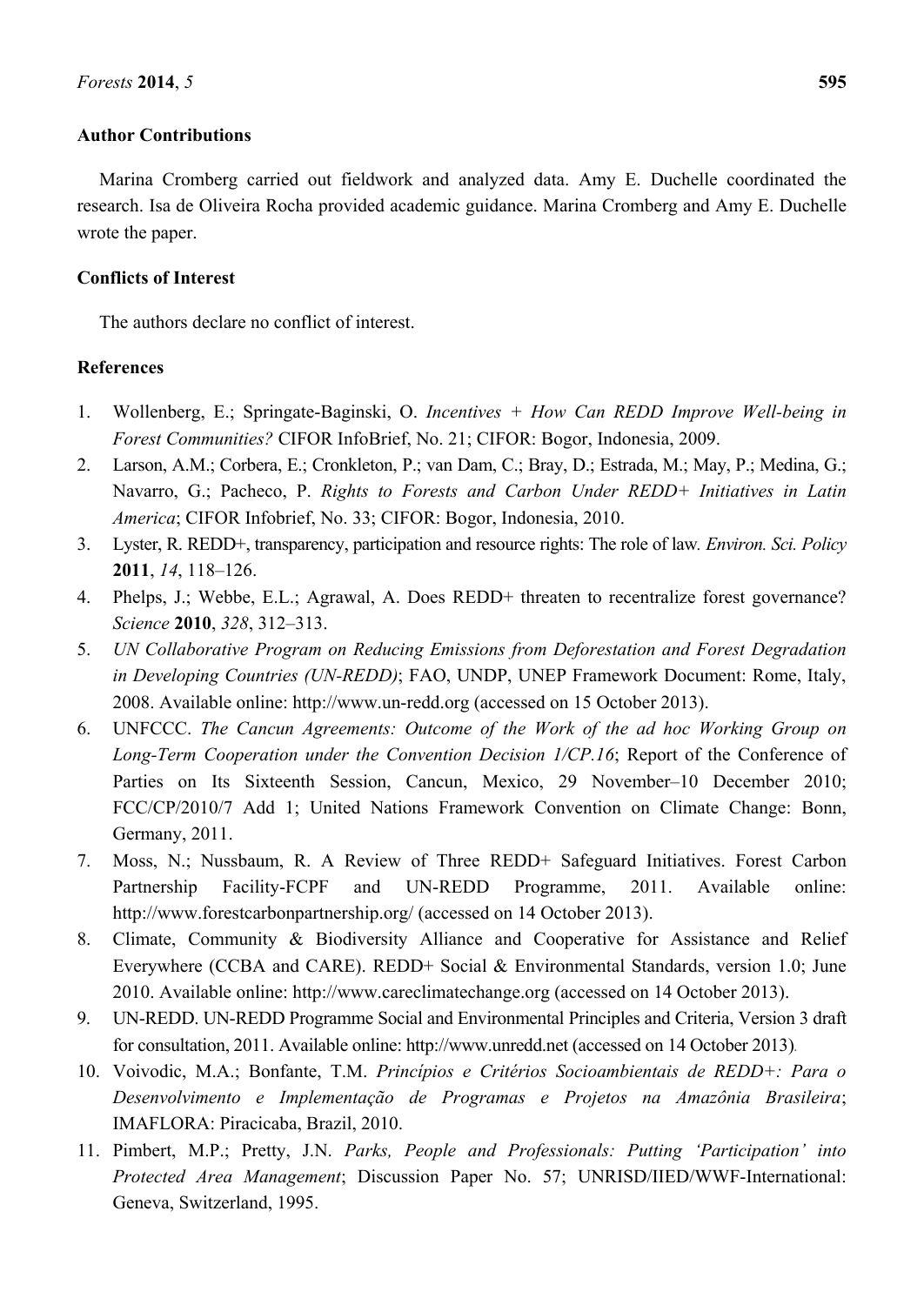- 12. Wells, M.P.; McShane, T.O. Integrating protected area management with local needs and aspirations. *Ambio* **2004**, *33*, 513–519.
- 13. Diegues, A.C. *O Mito Moderno da Natureza Intocada*, 5rd ed.; Editora Hucitec: São Paulo, Brazil, 2004.
- 14. Brandon, K.; Wells, M. Lessons for REDD+ from protected areas and integrated conservation and development projects. In *Realising REDD+: National Strategy and Policy Options*; Angelsen, A., Ed.; CIFOR: Bogor, Indonesia, 2009; pp. 225–236.
- 15. Hughes, R.; Flintan, F. *Integrating Conservation and Development Experience: A Review and Bibliography of the ICDP Literature*; IIED: London, UK, 2001.
- 16. Corbera, E.; Nicolas, K.; Miguel, M.T. Equity Implications of marketing ecosystem services in protected areas and rural communities: Case studies from Meso-America. *Glob. Environ. Chang*. **2007**, *17*, 365–380.
- 17. Kosoy, N.; Corbera, E. Payments for ecosystem services as commodity fetishism. *Ecol. Econ.* **2010**, *69*, 1228–1236.
- 18. Sunderlin, W.D.; Sills, E.O. REDD+ projects as a hybrid of old and new forest conservation approaches. In *Analysing REDD+: Challenges and Choices*; Angelsen, A., Brockhaus, M., Sunderlin, W.D., Verchot, L., Eds.; CIFOR: Bogor, Indonesia, 2012; pp. 177–192.
- 19. Ribot, J.; Larson, A.M. Reducing REDD risks: Affirmative policy or an uneven playing field. *Int. J. Commons* **2012**, *6*, 233–254.
- 20. Nader, L. Harmonia coerciva: A economia política dos modelos jurídicos. *Rev. Bras. Ciências Sociais* **1994**, *26*, 18–29.
- 21. Resosudarmo, I.A.P.; Duchelle, A.E.; Andini, D.E.; Sunderlin, W.D. Local hopes and worries about REDD+ projects. In *Analysing REDD+*: *Challenges and Choices*; Angelsen, A., Brockhaus, M., Sunderlin, W.D., Verchot, L., Eds.; CIFOR: Bogor, Indonesia, 2012; pp. 193–208.
- 22. Evans, K.; Murphy, L.; Jong, W. Global *versus* local narratives of REDD: A case study from Peru's Amazon. *Environ. Sci. Policy* **2014**, *35*, 98–108.
- 23. Gebara, M.F. Importance of local participation in achieving equity in benefit sharing mechanisms for REDD+ 2013: A case study from the Juma Sustainable Development Reserve. *Int. J. Commons* **2013**, *7*, 473–497.
- 24. St-Laurent, P.G.; Gélinas, N.; Potvin, C. REDD+ and the agriculture frontier: Understanding colonists' utilization of the land. *Land Use Policy* **2013**, *31*, 516–525.
- 25. The Global Comparative Study of REDD+. Available online: http://www.cifor.org/gcs/ global-comparative-study-on-redd.html (accessed on 29 October 2013).
- 26. Moran, E.F*. Developing the Amazon*; Indiana University Press: Bloomington, Indiana, USA, 1981.
- 27. Brondízio, E.; Siqueira, A. O habitante esquecido: O caboclo no contexto amazônico*. São Paulo em Perspectiva* **1992**, *6*, 187–192.
- 28. Davis, S. *Vítimas do Milagre: O Desenvolvimento e os Índios do Brasil*; Zahar Editores: Rio de Janeiro, Brazil, 1978.
- 29. Velho, O.G. *Capitalismo Autoritário e Campesinato: Um Estudo Comparativo da Fronteira em Movimento*, 2rd ed.; DIFEL: São Paulo, Brazil, 1979.
- 30. Valverde, O. *Grande Carajás: Planejamento da Destruição*; Forense Universitária: Rio de Janeiro, Brazil, 1989.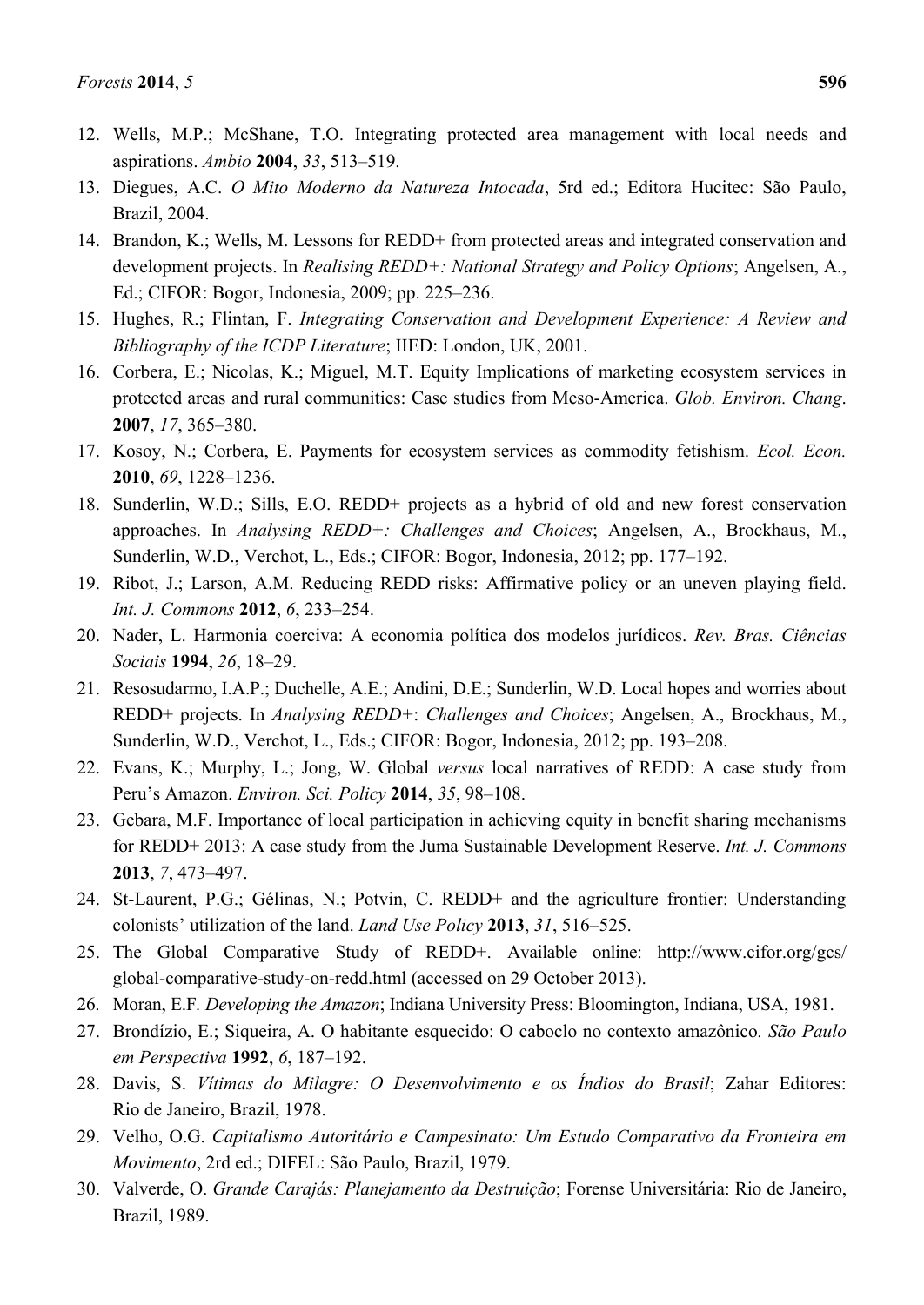- 31. National Department of Transport Infrastructure (DNIT). Available online: [http://www.dnit.gov.br/](http://www.dnit.gov.br/rodovias/rodovias-federais/nomeclatura-das-rodovias-federais/rodovias-transversais.pdf) (acessed on 10 April 2012).
- 32. Souza, A.P. O Desenvolvimento Socioambiental na Transamazônica e Xingu: A Trajetória de um Discurso a Muitas Vozes. Master's Thesis, Federal University of Pará, Belém, Brazil, 2006.
- 33. Araújo, I.F. A Participação dos Agricultores na Construção do Proambiente. Uma Reflexão a Partir do Polo Transamazônica. Master's Thesis, Federal University of Pará, Altamira-PA, Brazil, 2007.
- 34. Hall, A. Better RED than dead: Paying the people for environmental services in Amazonia. *Philos. Trans. R. Soc. Lond. Ser. B Biol. Sci.* **2008**, *363*, 1925–1932.
- 35. Amazon Environmental Research Institute and Fundação Viver, Produzir e Preservar (IPAM and FVPP). Desmatamento Evitado em Pequenas Propriedades Rurais na Região da Rodovia Transamazônica. Altamira: FVPP e IPAM, 2009. Available online: http://www.ipam.org.br/ (accessed on 10 November 2010).
- 36. Amazon Environmental Research Institute (IPAM). *Resumo Executivo: Assentamentos Sustentáveis na Amazônia: O Desafio da Transição da Produção Familiar de Fronteira Para Uma Economia de Baixo Carbono*; IPAM: Brasília, Brazil, 2012.
- 37. Duchelle, A.E.; Cromberg, M.; Gebara, M.F.; Guerra, R.; Melo, T.; Larson, A.; Cronkleton, P.; Börner, J.; Sills, E.; Wunder, S.; *et al*. Linking forest tenure reform, environmental compliance, and incentives: Lessons from REDD+ initiatives in the Brazilian Amazon. *World Dev.* **2013**, *55*, 53–67.
- 38. Awono, A.; Somorin, O.A.; Atyi, R.E.; Levang, P. Tenure and participation in local REDD+ projects: Insights from southern Cameroon. *Environ. Sci. Policy* **2013**, *35*, 76–86.
- 39. Chhattre, A.; Lakhanpal, S.; Larson, A.M.; Nelson, F.; Ojha, H.; Rao, J. Social safeguards and co-benefits in REDD+: A review of the adjacent possible. *Curr. Opin. Environ. Sustain.* **2012**, *4*, 654–660.
- 40. Karsenty, A. Des rentes contre le développement? Les nouveaux instruments d'acquisition de la bioversité et l'utlilisation des terres dans les pays tropicaux. *Monde en Développement* **2004**, *127*, 61–74.
- 41. Karsenty, A. Questioning rent for development swaps: New market-based instruments for biodiversity acquisition and the land use in tropical countries. *Int. For. Rev*. **2007**, *9*, 503–513.
- 42. Wunder, S.; Albán, M. Decentralized payments for environmental services: The cases of Pimampiro and PROFAFOR in Ecuador. *Ecol. Econ.* **2008**, *65*, 685–698.
- 43. Plumb, S.T.; Nielsen, E.A.; Kim, Y. Challenges of Opportunity Cost Analysis in Planning REDD+: A Honduran Case Study of Social and Cultural Values Associated with Indigenous Forest Uses. *Forests* **2012**, *3*, 244–264.
- 44. Tomich, T.P.; Thomas, D.E.; van Noorwijk, M. Environmental services and land use change in Southeast Asia: From recognition to regulation or reward? *Agric. Ecosyst. Environ.* **2004**, *104*, 229–244.
- 45. Bartels, W. Participatory Land Use Planning in the Brazillian Amazon: Creating Learning among Farmers, Nongovernmental Organizations, and Government Institutions. Ph.D. Thesis, University of Florida, Gainesville, FL, USA, 2009.